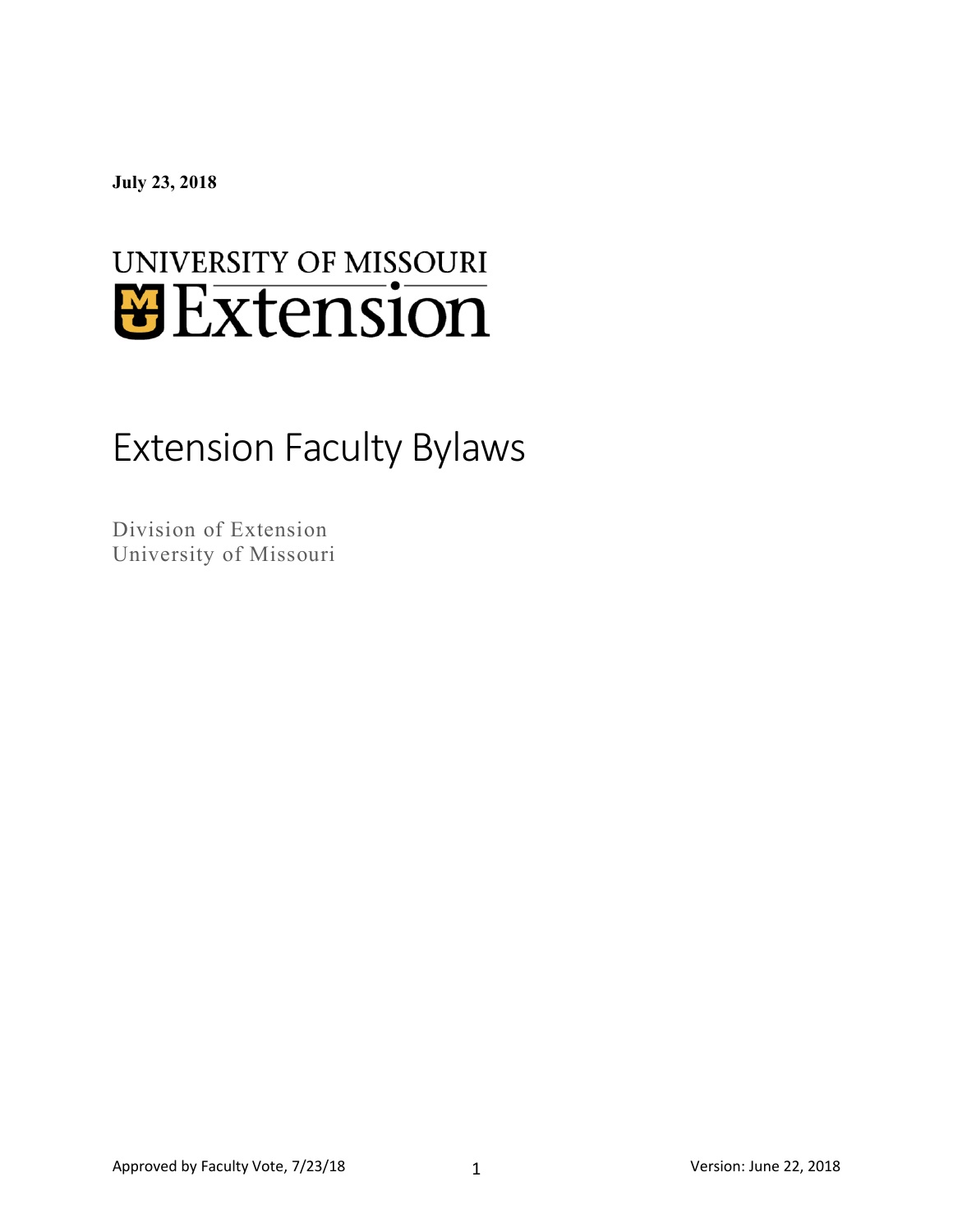# Table of Contents

|                | I. EXTENSION FACULTY BYLAWS …………………………………………………………………………………………3 |  |
|----------------|-----------------------------------------------------------------|--|
| A.             |                                                                 |  |
| В.             |                                                                 |  |
| $\mathsf{C}$ . |                                                                 |  |
| $D_{\perp}$    |                                                                 |  |
|                |                                                                 |  |
|                |                                                                 |  |
|                |                                                                 |  |
| Η.             |                                                                 |  |
| $\blacksquare$ |                                                                 |  |
|                |                                                                 |  |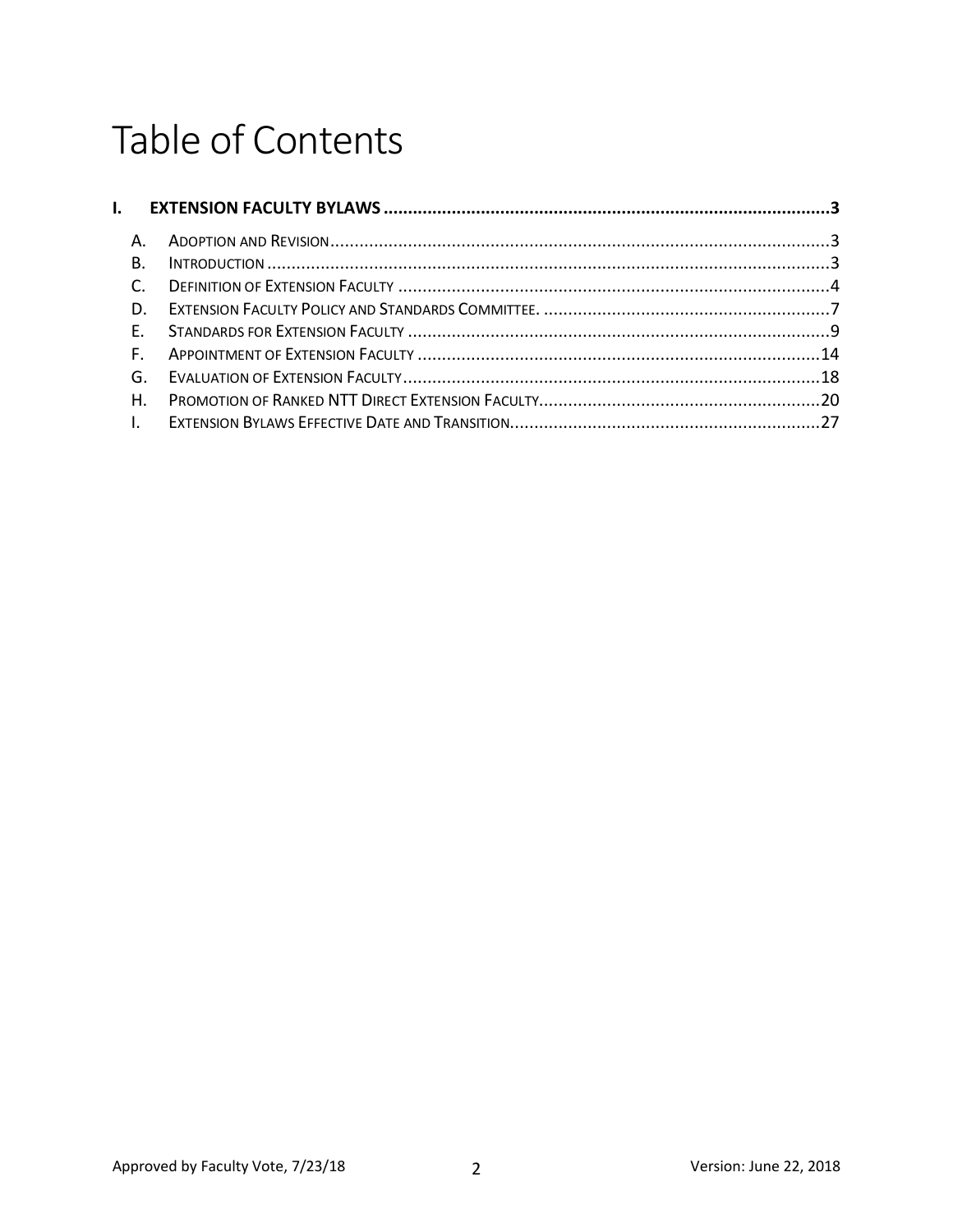# I. Extension Faculty Bylaws

#### A. Adoption and Revision

1. The Extension Faculty Bylaws are adopted by vote of the Extension Faculty, as defined herein, with the approval of the Vice Chancellor for Extension and Engagement and the Provost.

2. These Bylaws may be revised through the Extension Faculty by a majority of those voting, following a majority vote of recommendation by the Faculty Policy and Standards Committee, as defined herein, as well as the approval by the Vice Chancellor for Extension and Engagement and by the Provost.

#### B. Introduction

1. The Division of Extension at the University of Missouri, Columbia Campus, is the academic unit designated to pursue the University's land-grant mission through extension education products and services. The Division of Extension executes this role through cooperative agreements with colleges, schools, divisions, and campuses of the University of Missouri; with Lincoln University; and with federal, state, county, and other partners. The Division of Extension administers the University of Missouri's Cooperative Extension Service as established by the Smith-Lever Act of 1914; the Division also administers continuing, professional, executive, and other non-credit education and engagement services as established by the Division or in partnership with other colleges, schools or divisions of the University.

2. The Vice Chancellor for Extension and Engagement is the chief executive and academic officer of the Division of Extension and is accountable for administering the division consistent with the Collected Rules and Regulations (CRR) and policies of the University, within the respective direction and authority of the Chancellor and Provost and General Officers of the University.

3. The Extension Faculty Bylaws establish and define the Extension Faculty and, within the primary and direct authority of the faculty, articulate the standards and criteria for determining the professional standing of the Extension Faculty. These policies and procedures are a supplement to the Collected Rules and Regulations of the University of Missouri and other university policies and procedures for faculty.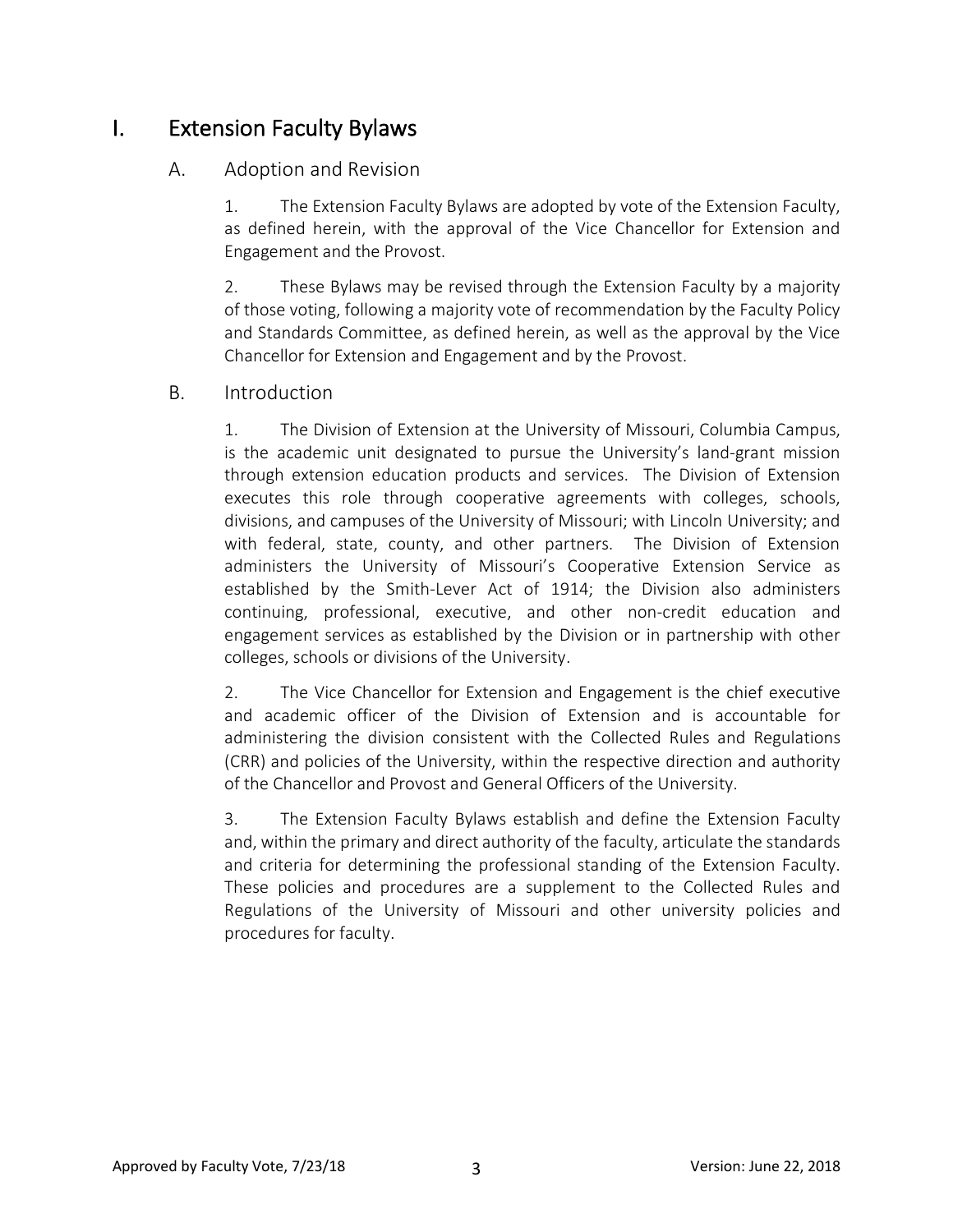# C. Definition of Extension Faculty

1. The Extension Faculty is organized as the collective body of University of Missouri academic staff explicitly appointed to develop, deliver, and improve educational products and services that fulfill the University's mission to extend the reach and impact of teaching and research.

2. There are three categories of Extension Faculty.

a) Direct – Extension Faculty appointed to the Division of Extension as the primary academic unit are Direct Extension Faculty. They may have secondary affiliations to one or more colleges, schools, divisions, or departments.

(1) Direct Extension Faculty include faculty housed on the University campus but not primarily appointed within a college or school, as well as Extension Faculty housed off-campus.

(2) Funding, space, and support for Direct Extension Faculty primarily derive from the Division of Extension.

(3) Direct Extension Faculty are affiliated with one or more Extension program areas to which their work contributes.

(4) Direct Extension Faculty appointments are non-regular academic staff appointments, as defined in CRR 310.020.A. and 310.035A-B, and include three types.

> (a) Ranked, non-tenure track (NTT) faculty, under the titles limited to Assistant Extension Professional, Associate Extension Professional, and Extension Professional.

> > (i) Ranked Direct NTT faculty are members of the voting faculty of the Division of Extension, but not members of the voting faculty of the campus, as defined in CRR 300.010.B.

> > (ii) Ranked Direct NTT faculty may use both the ranked Extension Professional title and a working title of Specialist of specified geographic and/or disciplinary designations as delineated in the appointment or reappointment.

(b) Unranked faculty, under titles including, but not limited to, Extension Specialist, Associate Specialist, Extension Educator, Associate Educator, and Instructor.

(c) Part-time, adjunct faculty, including shared faculty or staff primarily employed at another college or university.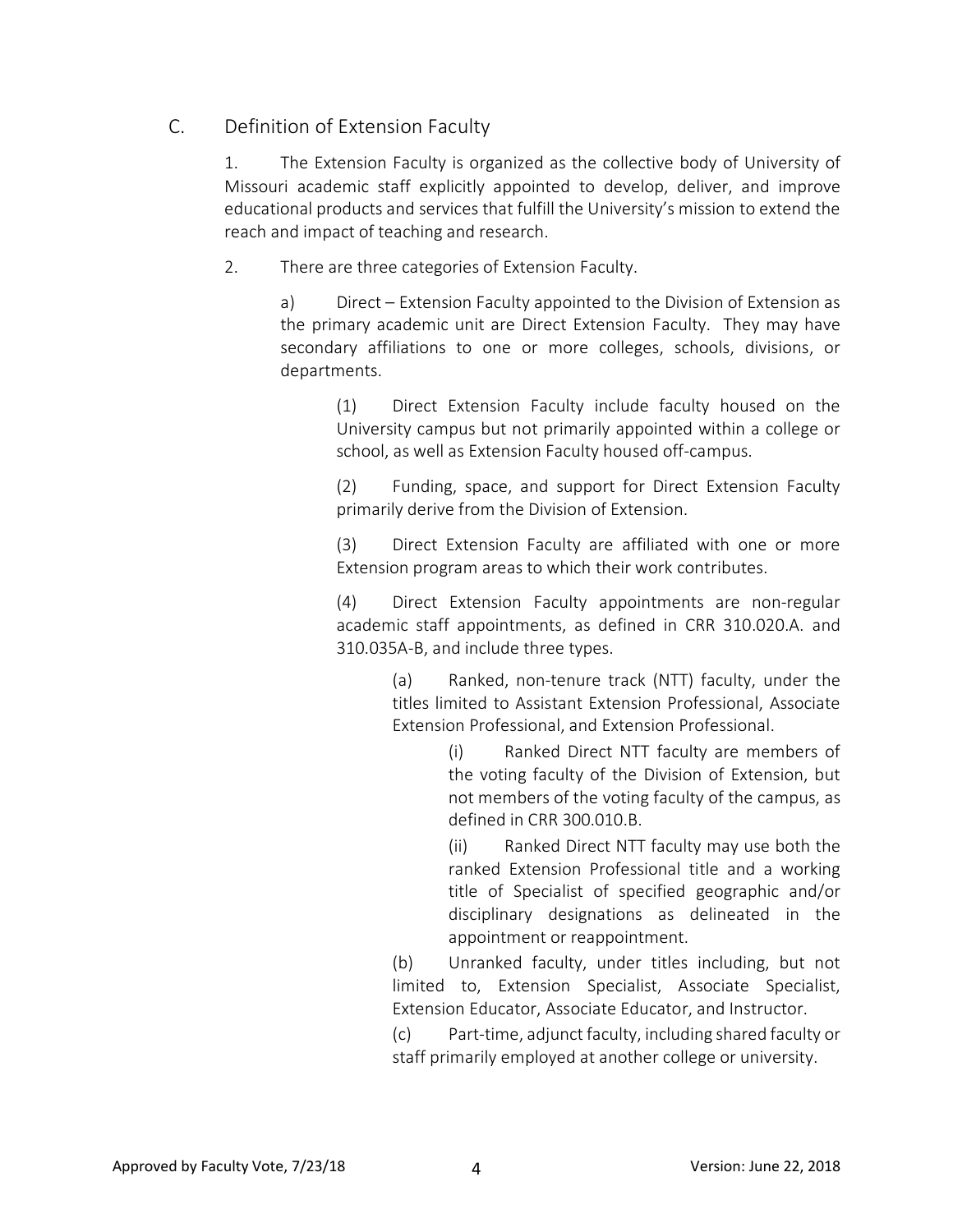b) Concurrent – Extension Faculty appointed to a college or school as the primary academic unit, and with a specified Extension appointment in cooperative agreement with the Division of Extension, are Concurrent Extension Faculty.

> (1) Concurrent Extension Faculty are typically limited to faculty housed on the Columbia campus.

> (2) Funding, space, and support for Concurrent Extension Faculty are shared between the primary college or school and the Division of Extension in proportions agreed upon at least annually.

> (3) Concurrent Extension Faculty are affiliated with one or more Extension program areas and collaboratively contribute to the planning, delivery, and improvement of Extension educational programs, products, and services.

> (4) Concurrent Extension faculty appointments are either regular or non-regular academic staff appointments, as defined in CRR 310.020.A. and 310.035A-B, and include four types.

> > (a) Ranked, tenured/tenure-track (T/TT) faculty, under the titles limited to Assistant Professor, Associate Professor, and Professor.

> > > (i) Concurrent T/TT faculty are members of the voting faculty of the Division of Extension, of their primary college or school, and of the campus, as defined in CRR 300.010.B.

> > > (ii) Concurrent T/TT faculty may use both the ranked Professor title and a working title of State Specialist of specified disciplinary designations as delineated in the appointment or reappointment.

> > > (iii) University rules, regulations, and policies governing Joint Appointments and Titles apply to concurrent T/TT faculty.

(b) Ranked, non-tenure track (NTT) faculty, under the titles limited to Assistant Extension Professor, Associate Extension Professor, Extension Professor, Assistant Extension Professional, Associate Extension Professional, and Extension Professional.

> (i) Concurrent Ranked NTT faculty are members of the voting faculty of the Division of Extension, of their primary college or school, and of the campus, as defined in CRR 300.010.B.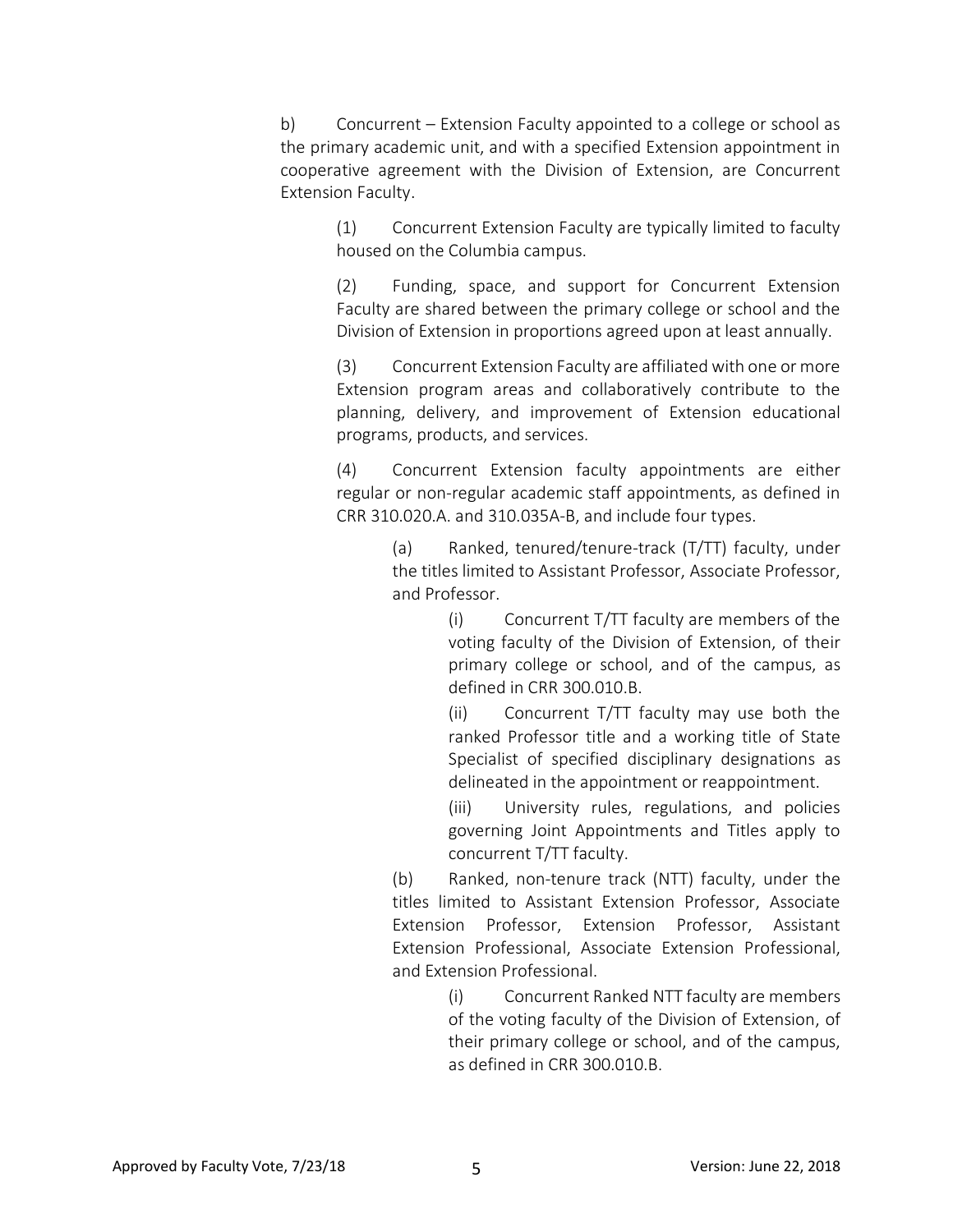(ii) Concurrent Ranked NTT faculty may use both the ranked Extension Professor / Professional title and a working title of State Specialist of specified disciplinary designations as delineated in the appointment or reappointment.

(c) Unranked faculty, under titles including, but not limited to, Extension Specialist, Associate Specialist, Extension Educator, Associate Educator, and Instructor.

(d) Part-time, adjunct faculty.

c) Courtesy – Extension Faculty appointed to a college or school at the University of Missouri, Columbia campus, or at another college or university including other campuses of the University of Missouri System, as the primary academic unit, and who are substantially engaged in extension education and service activities, may be appointed as Courtesy Extension Faculty.

(1) Courtesy Extension Faculty appointments may include university faculty of any type or title, under terms and conditions established by the primary academic unit without a specified cooperative agreement with the Division of Extension.

(2) For academic units within the University of Missouri, faculty of all types or titles may contribute to the Extension and Engagement mission of the university, and are encouraged to seek a Courtesy Extension Faculty appointment when work within this mission is substantial and would benefit from ongoing collaboration with the Extension Faculty.

(3) There is usually no commitment of funds, space, or support from the Division of Extension for a Courtesy Extension Faculty appointment, except what may arise from Extension grants, contracts, other funded work, or other collaborative work achieved formally through memoranda of understanding or informally through ongoing collaborative relationships, in which the Courtesy Extension Faculty member may participate.

(4) Courtesy Extension Faculty may be affiliated with one or more Extension program areas.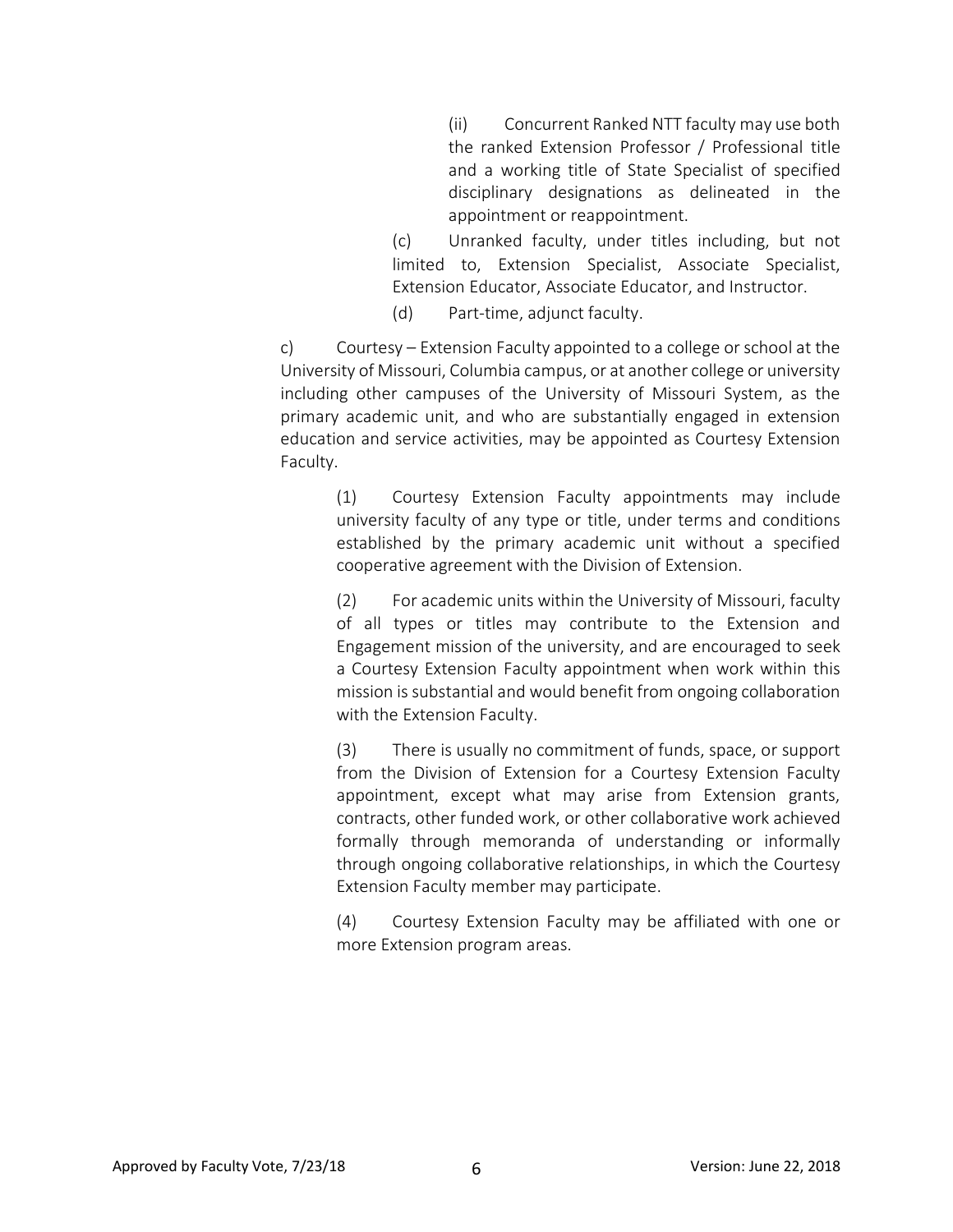D. Extension Faculty Policy and Standards Committee.

1. The Extension Faculty delegates its authority related to faculty policy and professional standing to an elected representative body known as the Extension Faculty Policy and Standards Committee, elected from voting members of the Extension Faculty (i.e., Direct or Concurrent ranked T/TT or NTT faculty). The committee membership is prescribed as follows:

a) The full committee consists of 7 members, all at the minimum rank of Associate Professor, Associate Extension Professor, or Associate Extension Professional, and with at least 4 members at the rank of Professor, Extension Professor, or Extension Professional. A quorum of 5 members is required to conduct business.

b) Direct Extension Faculty elect 5 members from the Direct Extension Faculty, provided that not more than two members may come from the same program area as defined by the Extension Faculty Policy and Standards Committee at the time of nomination and election.

c) Concurrent Extension Faculty elect 2 members, including

(1) One which must be a tenured Concurrent Extension Faculty and

(2) One which must be a NTT Concurrent Extension Faculty, provided that

(3) The two Concurrent Extension Faculty committee members must come from different primary colleges or schools.

2. Each committee member serves a three-year term. Elections to the committee are held such that the committee is comprised of three elected cohorts, as defined by the Extension Faculty Policy and Standards Committee. Special elections to the committee are held when practicable in order to fill any terms vacated early, and end upon the original three-year termination date.

3. The Vice Chancellor for Extension and Engagement may assign staff to participate *ex officio* on the committee, without vote, and staff to support the work of the committee.

4. The committee will elect from among its members a chair and other officers as it may deem necessary. The chair will call meetings, establish the agenda, preside, and will ensure minutes and votes of the committee are recorded and that the work of the committee is regularly reported to the full faculty.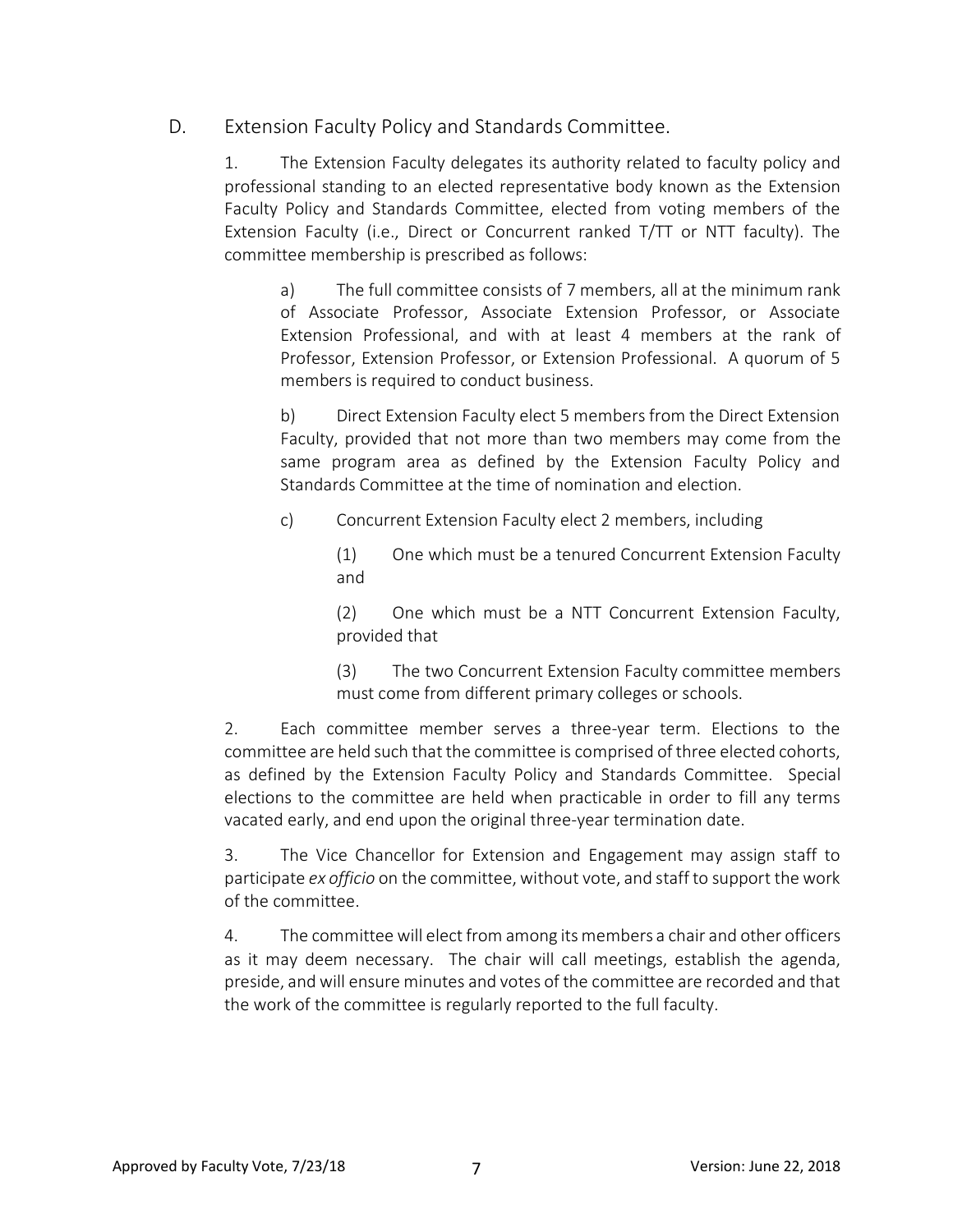5. A list of eligible committee candidates and a list of those who are eligible to vote will be supplied by the Extension Office of Human Resources. Members of the Extension Faculty Policy and Standards Committee will specify the procedures for nomination and election balloting in methods that will result in appropriate program area and rank representations.

6. The Faculty Standards and Policy Committee is responsible for making recommendations for promotion of Direct NTT Extension Faculty, in accordance with CRR 310.035.K., to the Vice Chancellor for Extension and Engagement and the Provost, following the promotion process delineated annually by the Vice Chancellor and the Provost.

7. Members of the committee must ensure confidentiality of committee proceedings, documents, discussions and outcomes related to individual personnel matters during their time on the committee and after that service.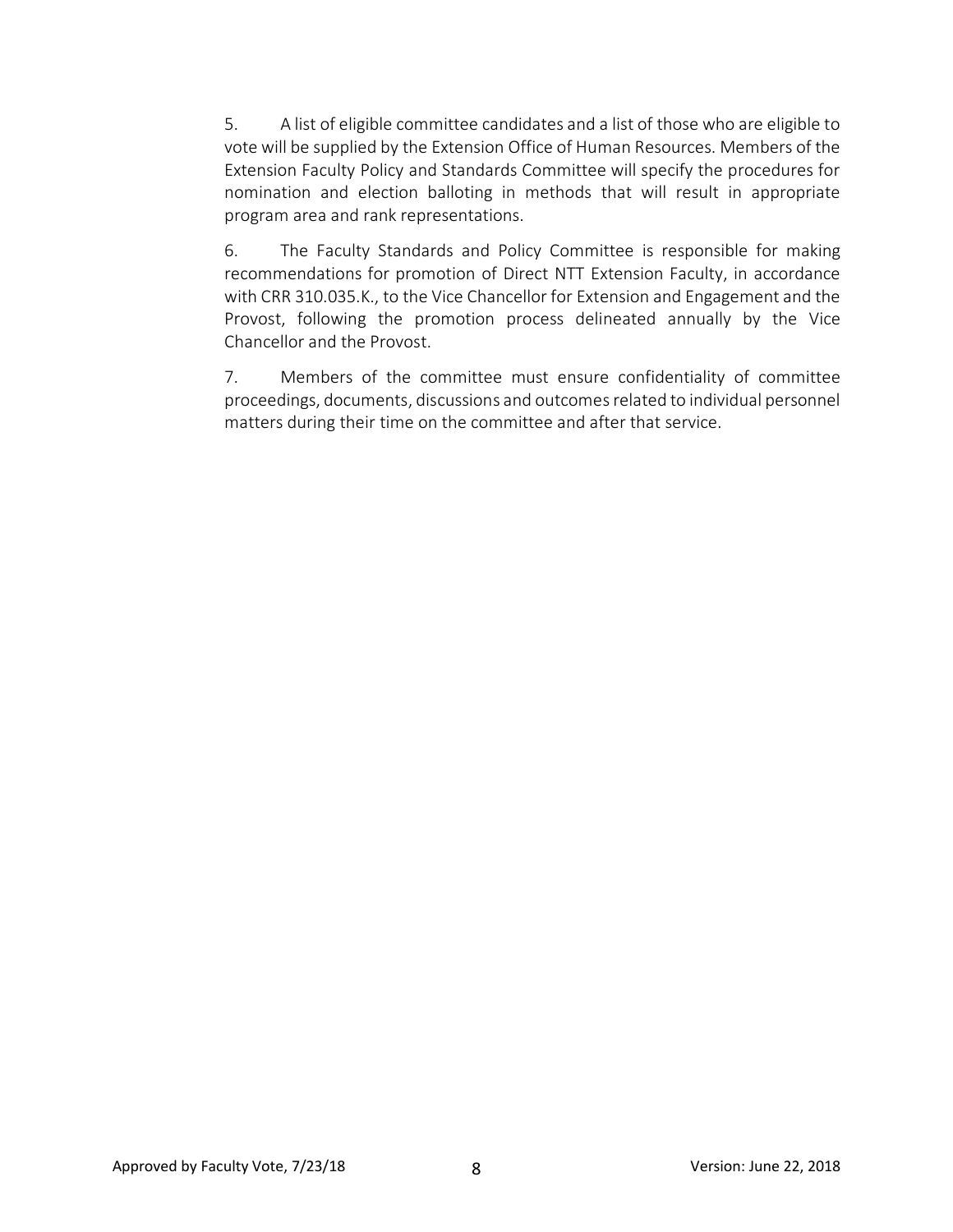# E. Standards for Extension Faculty

1. *Core Competencies of Extension Faculty*. All Extension Faculty, regardless of appointment category or type, are expected to demonstrate the following Core Competencies. In addition to assessment of performance relative to the faculty member's specific appointment and annual plan of work, Extension Faculty may be evaluated based on their level of competence and professional needs for improvement in these core areas.

a) *Communication* — The ability to listen and to communicate effectively orally and in writing

b) *Educational programming and knowledge of subject matter* — The ability to plan, design, implement, evaluate, account for and report the impact of significant extension education programs that improve the quality of life for extension learners

c) *Inclusivity* — The awareness, commitment and ability to include broad cultural perspectives in programming

d) *Information and education delivery* — The ability to effectively deliver educational programs and information in a way that meets the learning styles of the target audience

e) *Interpersonal relations* — The ability to successfully interact with individuals and groups to create partnerships, networks and dynamic human systems

f) *Knowledge of organization* — Understanding the scope of extension as it is carried out on campus and in the field

g) *Leadership* — The ability to proactively influence a wide range of diverse individuals and groups positively

h) *Organizational management* — The ability to establish structure, organize processes, generate and monitor revenue, and lead change to obtain educational outcomes effectively and efficiently

i) *Professionalism* — The demonstration of behaviors that reflect high levels of scholarship and performance, a strong work ethic, and a commitment to self-assessment and continuing education and to the mission, vision and goals of extension

2. *Core Duties of Extension Faculty*. The purpose of all Extension Faculty, regardless of appointment category or type, is to execute the land-grant mission of University to deliver the practical benefits of education and scientific research to the people to improve their economic prospects and quality of life.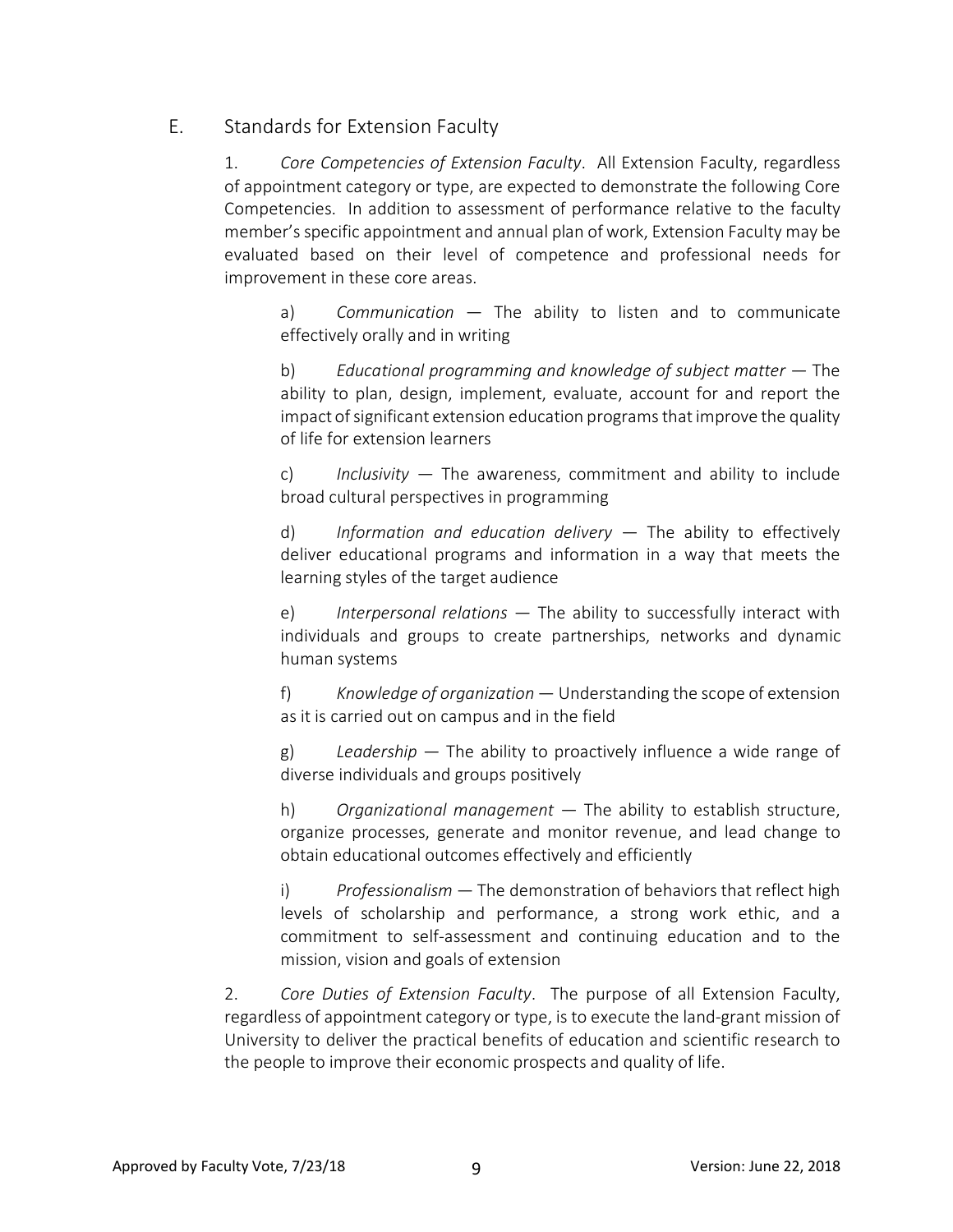Direct and Concurrent Extension Faculty endeavor toward this purpose through the practice of three core duties – Educate, Create, and Connect. The emphasis among these duties may vary for different appointment categories, types, disciplinary specializations, and geographic designations. Expectations and emphasis among the core duties is to be determined in an annual plan of work.

a) *Educate* — Extension Faculty deliver

(1) onsite and online Extension teaching, educational programming, and other non-credit courses of instruction;

(2) continuing, professional, and executive education;

(3) technical assistance, evidence-based guidance, facilitation, consultation, and other services; and

- (4) other educational methods and interventions.
- b) *Create* Extension Faculty develop

(1) innovative and research-informed educational programs, products, services, materials, curricula, tools, applications, practices, demonstrations, and other resources;

(2) engaged scholarship, applied research publications, presentations, products, and other scholarly products; and

(3) evaluation and improvement measures, instruments, protocols, pilots, and analyses of educational programs, products, and services relative to intended efficacy and impact.

c) *Connect* — Extension Faculty engage

(1) diverse learners, clients, and volunteers to improve educational program, product, and service delivery effectiveness and impact;

(2) partners and stakeholders including Extension Councils, advisory boards, elected officials, associations, other educational institutions, trade/professional groups, and government agencies to assess and apprehend individual, group, organizational, professional, and community needs;

(3) donors, customers, contractors, foundations, and funding agencies to procure additional resources and to account for and fulfill delivery requirements;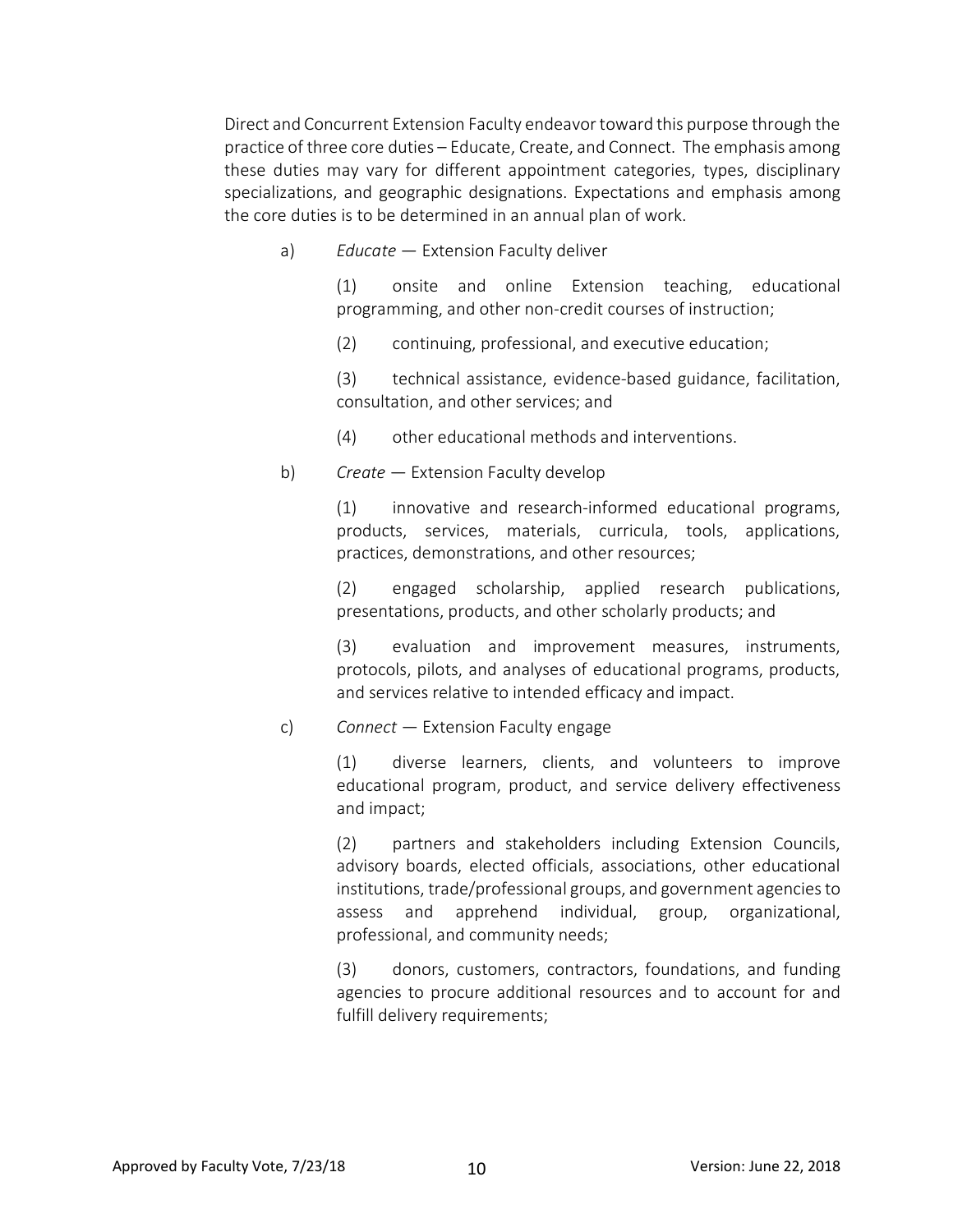(4) communication media for the public, communities, and inclusive and targeted market segments to convey information, interpretation, and promotion of the value and availability of University educational programs, products, and services; and

(5) colleagues, collaborators, and professional organizations to advance the work of Extension, the University, the profession, and the discipline.

3. *Attributes of Extension Faculty*. The qualifications and criteria for appointment, reappointment, or promotion of Extension Faculty are established based on the appointment category and type.

a) *Ranked NTT Direct Extension Faculty Attributes*. Qualifications and criteria for appointment, reappointment, or promotion to each of the three ranks of NTT Direct Extension Faculty are based on initial and subsequently increasing excellence and achievement in the Core Competencies and Core Duties of Extension Faculty, as demonstrated with a portfolio of extension work appropriate for the appointment, rank, specialization, and other specified parameters of the particular position.

(1) Attributes of the Assistant Extension Professional

(a) Qualification. The Assistant Extension Professional preferably should, at the time of application, hold an earned doctoral degree in a field relevant to the appointment. If no doctoral degree is held, the candidate must have an appropriate master's degree or other terminal degree.

(b) Criteria. The candidate for initial appointment must demonstrate the *potential* for excellence and achievement with a *developing* portfolio of extension work in the Core Competencies of Extension Faculty and in execution of the Core Duties of Extension Faculty producing measurable *outputs*. For reappointment, the Assistant Extension Professional must demonstrate continued productivity and improvement.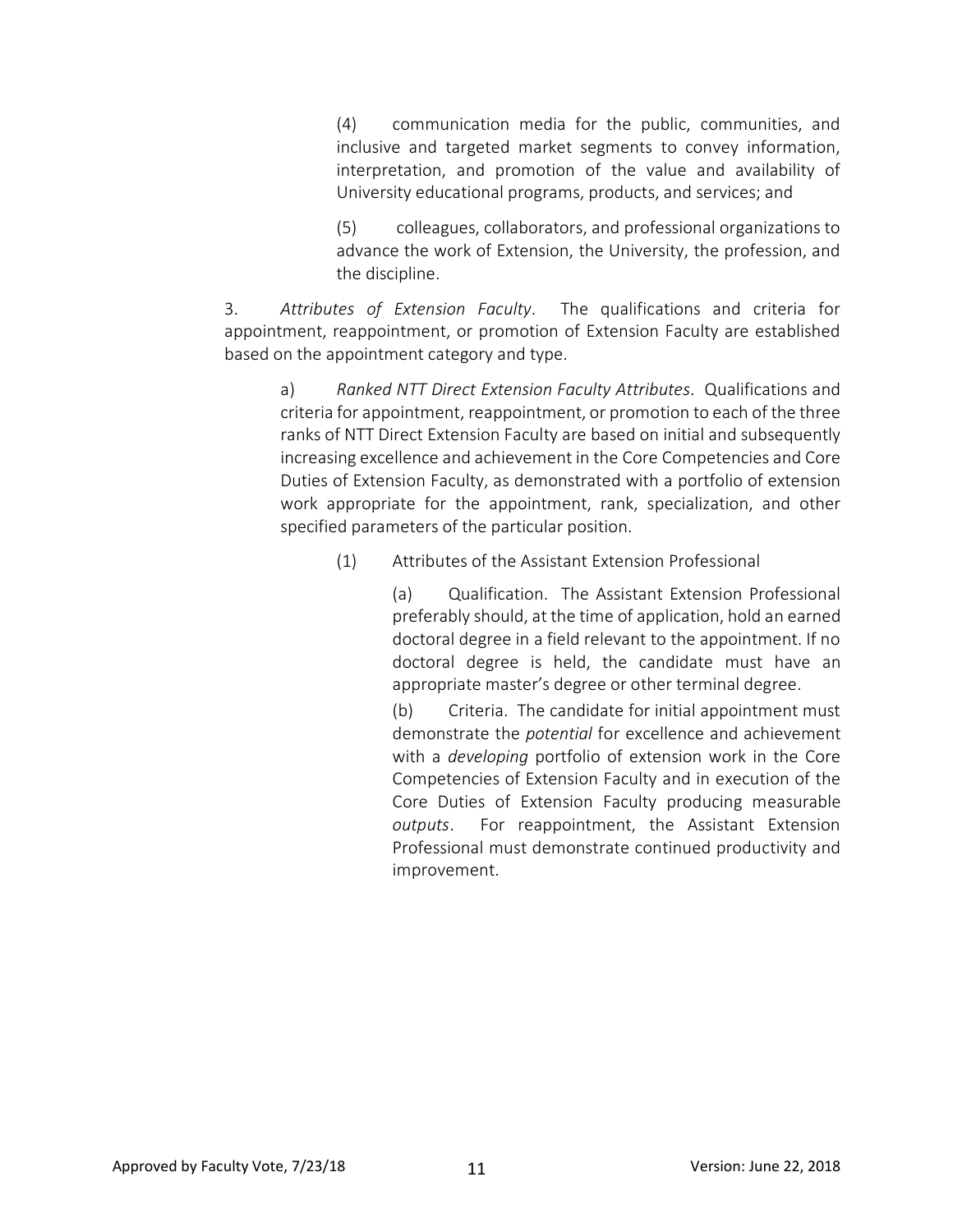(2) Attributes of the Associate Extension Professional

(a) Qualification. The Associate Extension Professional preferably should, at the time of application, hold an earned doctoral degree in a field relevant to the appointment, as well as a portfolio of performance normally indicative of at least five years of Extension and/or equivalent academic experience. If no doctoral degree is held, the candidate must have an appropriate terminal degree or a master's degree and a portfolio of performance normally indicative of at least seven years of Extension and/or equivalent academic experience.

(b) Criteria. The candidate for initial appointment or promotion must demonstrate *consistency* in excellence and achievement with a *considerable* portfolio of extension work in the Core Competencies of Extension Faculty and in execution of the Core Duties of Extension Faculty producing measurable *outcomes*. For reappointment, the Associate Extension Professional must demonstrate continued productivity and improvement.

(3) Attributes of the Extension Professional

(a) Qualification. The Extension Professional preferably should, at the time of application, hold an earned doctoral degree in a field relevant to the appointment, as well as a portfolio of performance normally indicative of at least ten years of Extension and/or equivalent academic experience. If no doctoral degree is held, the candidate must have an appropriate terminal degree or a master's degree and a portfolio of performance normally indicative of at least fourteen years of Extension and/or equivalent academic experience.

(b) Criteria. The candidate for initial appointment or promotion must demonstrate *sustained* excellence and achievement with a *substantial* portfolio of extension work in the Core Competencies of Extension Faculty and in execution of the Core Duties of Extension Faculty producing measurable *impacts*. For reappointment, the Extension Professional must demonstrate continued productivity and improvement.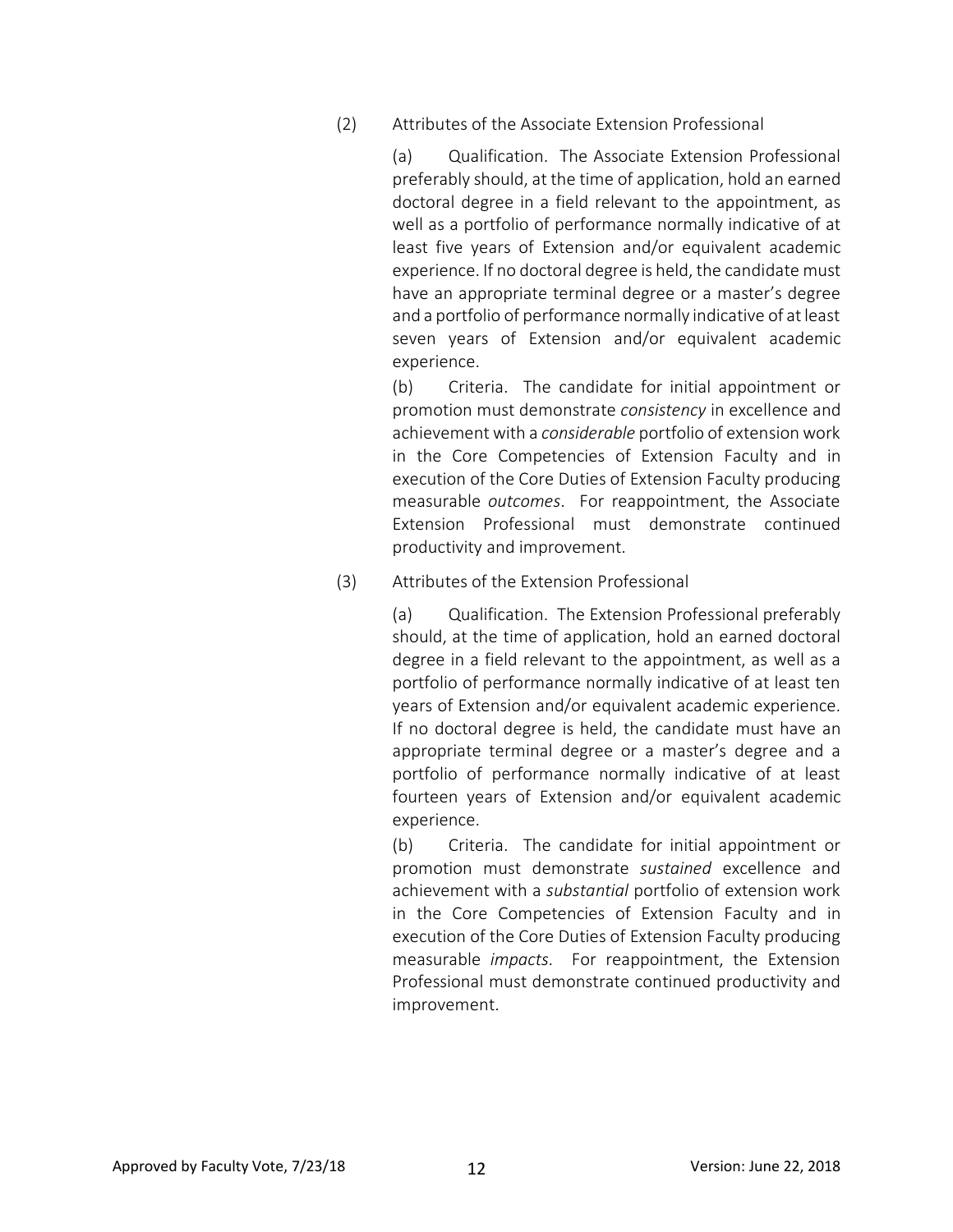b) *Unranked and Adjunct Direct Extension Faculty Attributes*.

(1) Faculty appointments that are either Unranked or Part-Time/Adjunct fulfill specific and varied needs within the Extension mission. These attributes must be distinct from Ranked NTT Direct Extension Faculty attributes, otherwise the appointment should be for a ranked NTT position. Typically, Unranked or Part-Time/Adjunct Extension Faculty are appointed to a narrower set of duties primarily focused on the Core Duty of Extension Faculty to Educate.

(2) The qualifications and criteria for appointment, evaluation, and reappointment may be specified uniquely in the position descriptions, appointment letters, and plans of work of each Unranked and Part-time/Adjunct Direct Extension Faculty member. Typically, these attributes focus on educational preparation and professional experiences necessary for successful delivery of educational services in the particular field.

(3) In limited cases, a candidate for a Ranked NTT Direct Faculty appointment who is determined to meet the criteria for a Ranked NTT Direct Faculty appointment, but whose academic credentials do not meet the qualifications for the appointment, may be appointed to the unranked title of Specialist. Such appointments require the approval of the Vice Chancellor for Extension and Engagement and the Provost, based on *either* a specified time frame for completion of a degree program already in progress, *or* based on exceptional professional qualifications especially suited to the appointment.

c) *Concurrent and Courtesy Extension Faculty Attributes*. Faculty appointments where the primary academic appointment is within a school or college of the University demonstrate the attributes specified for the appointment type and, when applicable, criteria for rank, as specified in the policies of the primary school or college.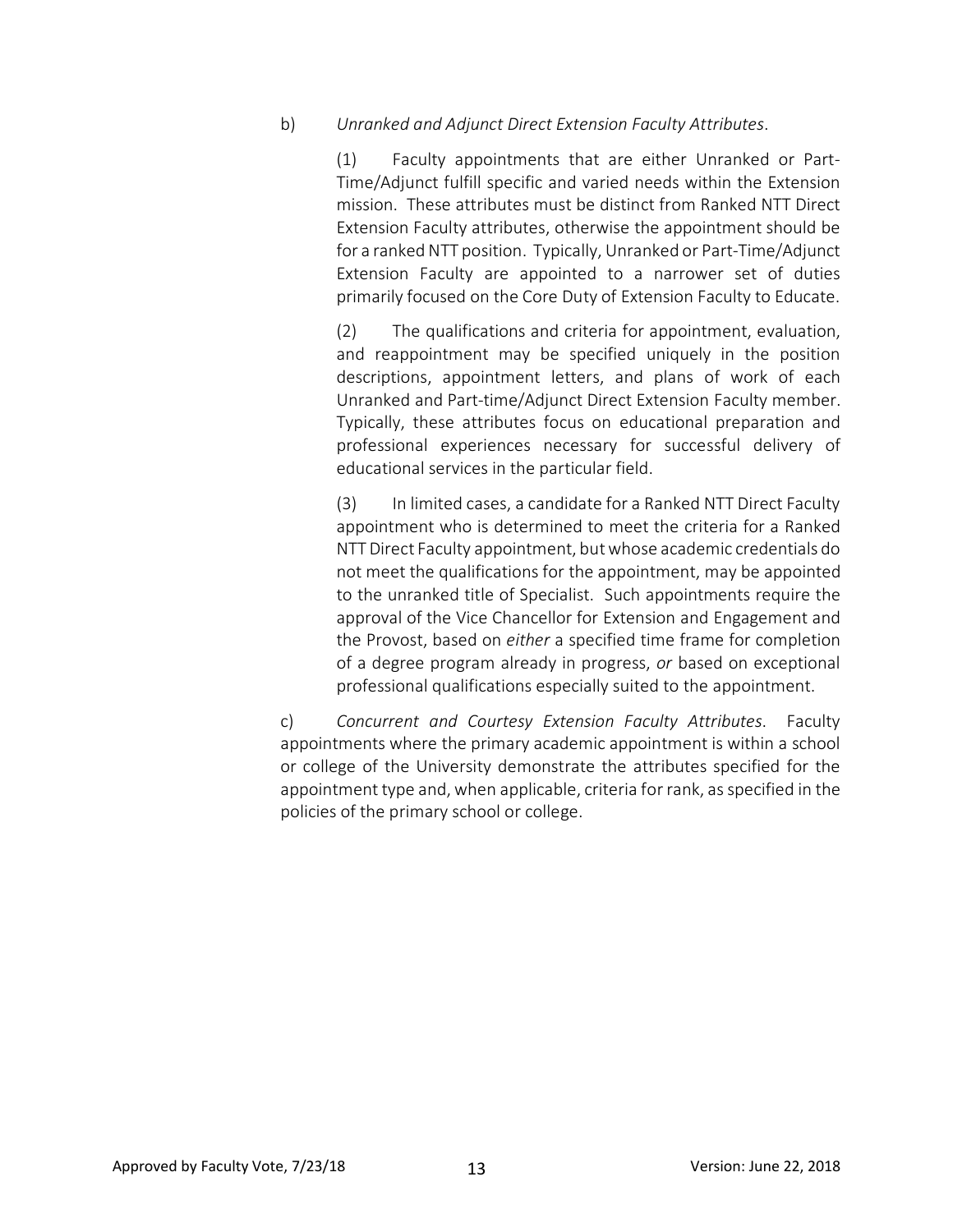# F. Appointment of Extension Faculty

- 1. Initial Appointments
	- a) Direct Extension Faculty Appointments.

(1) Initial searches for Direct Extension Faculty will be conducted on a regional or national basis as appropriate with the involvement of a faculty-based search committee. Extension Faculty should be selected using a process adhering to University policies and procedures for faculty hiring, including interviews, presentations to faculty, staff, stakeholders, learners, and/or clients, a full review of candidate's curriculum vitae (C.V.), and letters of reference. Candidates may also submit any examples of extension-related scholarship including publications, curricula, or other documented evidence of prior related experience.

(2) Recommendations for hiring decisions will follow the University's and Extension's hiring guidelines. Subject to the appointment type and the Standards for Extension Faculty, a rank will be offered at the time of hire. To recommend rank of Associate Extension Professional or Extension Professional for a newly hired faculty member, both the search committee and the Extension Faculty Policy and Standards Committee will review a candidate's CV and application materials and recommend an appropriate rank. Both committees may also recommend that prior directly-relevant experience and documented performance, typically but not exclusively as an extension faculty member at another university, be considered toward shortening the faculty member's eligibility for consideration for any future application for promotion.

(3) The Vice Chancellor for Extension and Engagement will consider all recommendations and make a final recommendation to the Provost, who must approve the initial appointment and rank. The Vice Chancellor for Extension and Engagement may also accept, modify, or reject the committees' recommendations to consider prior experience toward the faculty members in consideration for future promotions. The Office of Human Resources will place information in the candidate's file that states the amount of credit being awarded for academic experience at the time of hire.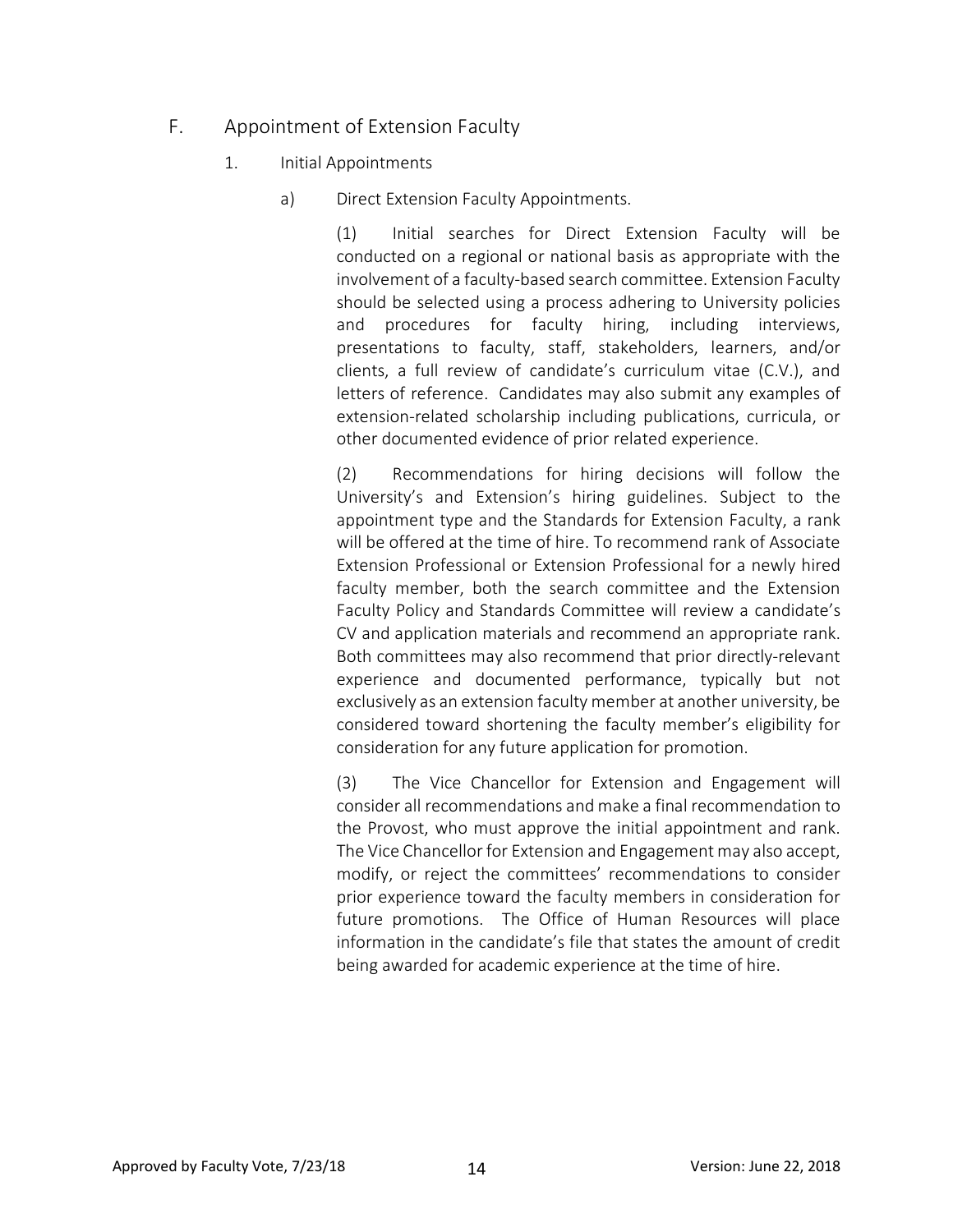(4) This process is separate from the process used for promotion of currently employed faculty. Also, this process does not apply to MU Extension employees transferring from one position to another or to MU Extension employees selected for a position through an internal or external search (these situations would be considered transfers, not hires). These employees would need to apply for promotion through the usual promotion system.

b) Concurrent Extension Faculty

(1) The primary college or school Dean and the Vice Chancellor for Extension and Engagement share authority for Concurrent Extension Faculty appointments, and must mutually agree to the following for such appointments:

> (a) Parameters of appointment duties, funding, space, and support;

> (b) Parameters of searches for new college or school faculty, conducted according to the policies and procedures of the primary college or school, typically with participation of Extension Faculty and administrators in search committees and interviews; and

> (c) Parameters of recruitment and appointment for current college or school faculty not presently holding a Concurrent Extension Faculty appointment.

(2) Final recommendations for appointment will be made by the primary college or school Dean, with concurrence of the Vice Chancellor for Extension and Engagement, and approval of the Provost.

c) Courtesy Extension Faculty

(1) Courtesy Extension Faculty may be nominated, by themselves or others, for the designation through an application and recommendation process specified by the Extension Faculty Policy and Standards Committee.

(2) Recommendations of the committee are given to the Vice Chancellor for Extension and Engagement for approval.

(3) Appointment to the Courtesy Extension Faculty brings no expectation for additional remuneration, space, or support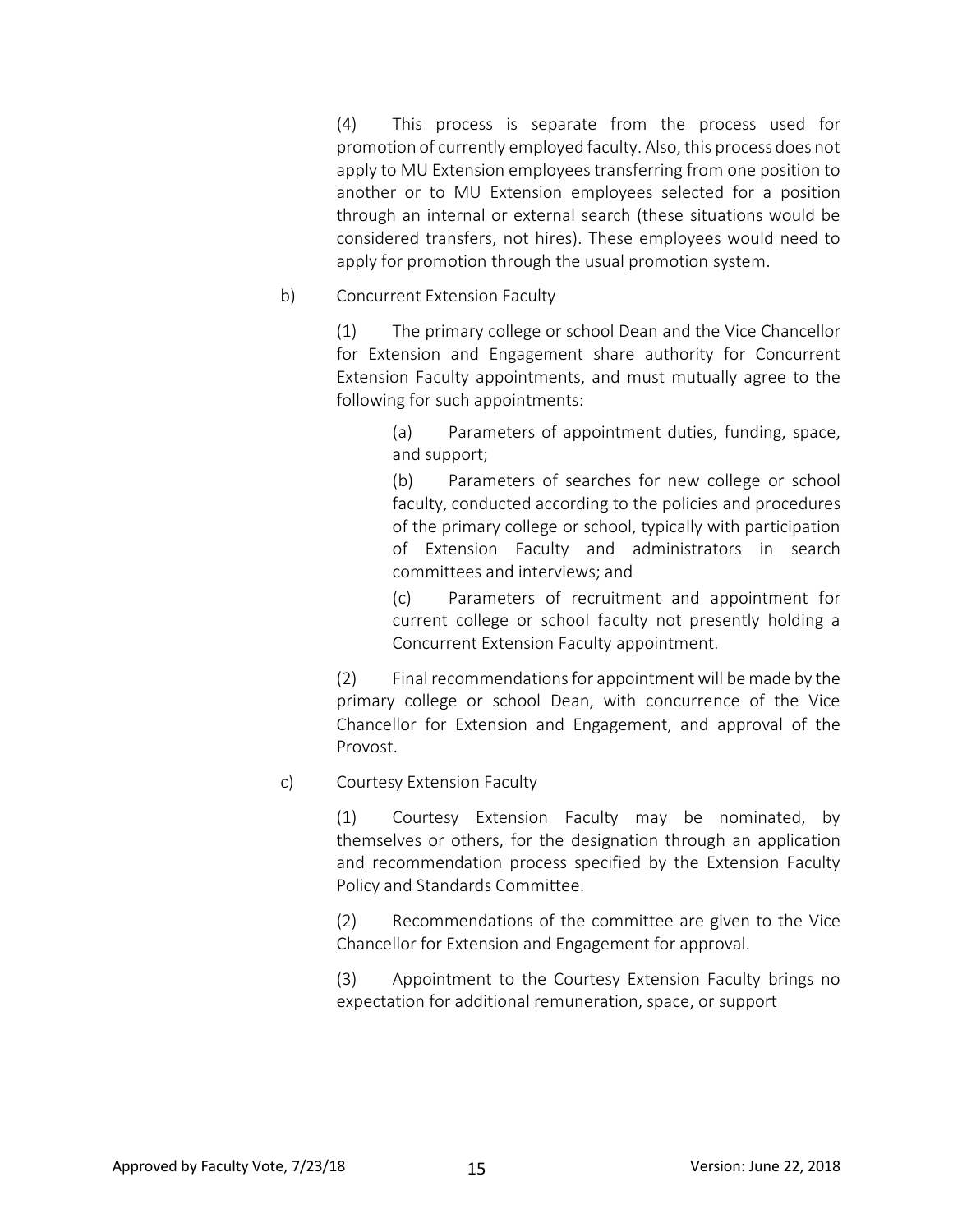d) Use of Extension Faculty Titles. Within any unit of the University of Missouri, appointment to the Courtesy, Concurrent, or Direct Extension Faculty is required for use of any academic title modified by the word Extension, including but not limited to ranked, non-tenure track faculty titles within the Extension Professor or Extension Professional series or any unranked academic title, including but not limited to Extension Specialist, Extension Educator, or Extension Associate.

- 2. Parameters of Appointments
	- a) Length

(1) Unranked and Ranked NTT (Term) Appointments for Direct Extension Faculty and Concurrent Extension Faculty. Term Faculty appointments begin at a specified date and terminate at a specified date. Such appointments are usually for a period of one academic year but may be for a longer or shorter period, except no single term appointment may be for a period longer than three years.

(2) T/TT (Regular) Appointments for Concurrent Extension Faculty. Appointments for Concurrent Extension Faculty on the tenure track may begin and terminate for the same length of the probationary term appointment or may be for a specified shorter length. Appointments for Concurrent Extension Faculty with tenure may be for a continuous appointment or may be for a specified shorter length.

b) Duties

(1) Extension Faculty members are expected to perform all duties generally associated in a position description, an appointment letter, and in an annual plan of work, in keeping with the Standards for Extension Faculty.

(2) Specific responsibilities and duties for each individual faculty member will be discussed at least annually at the time of performance appraisal and through collective and individual planning and may be specified in writing through an appointment letter and an approved plan of work that specifies the faculty workload.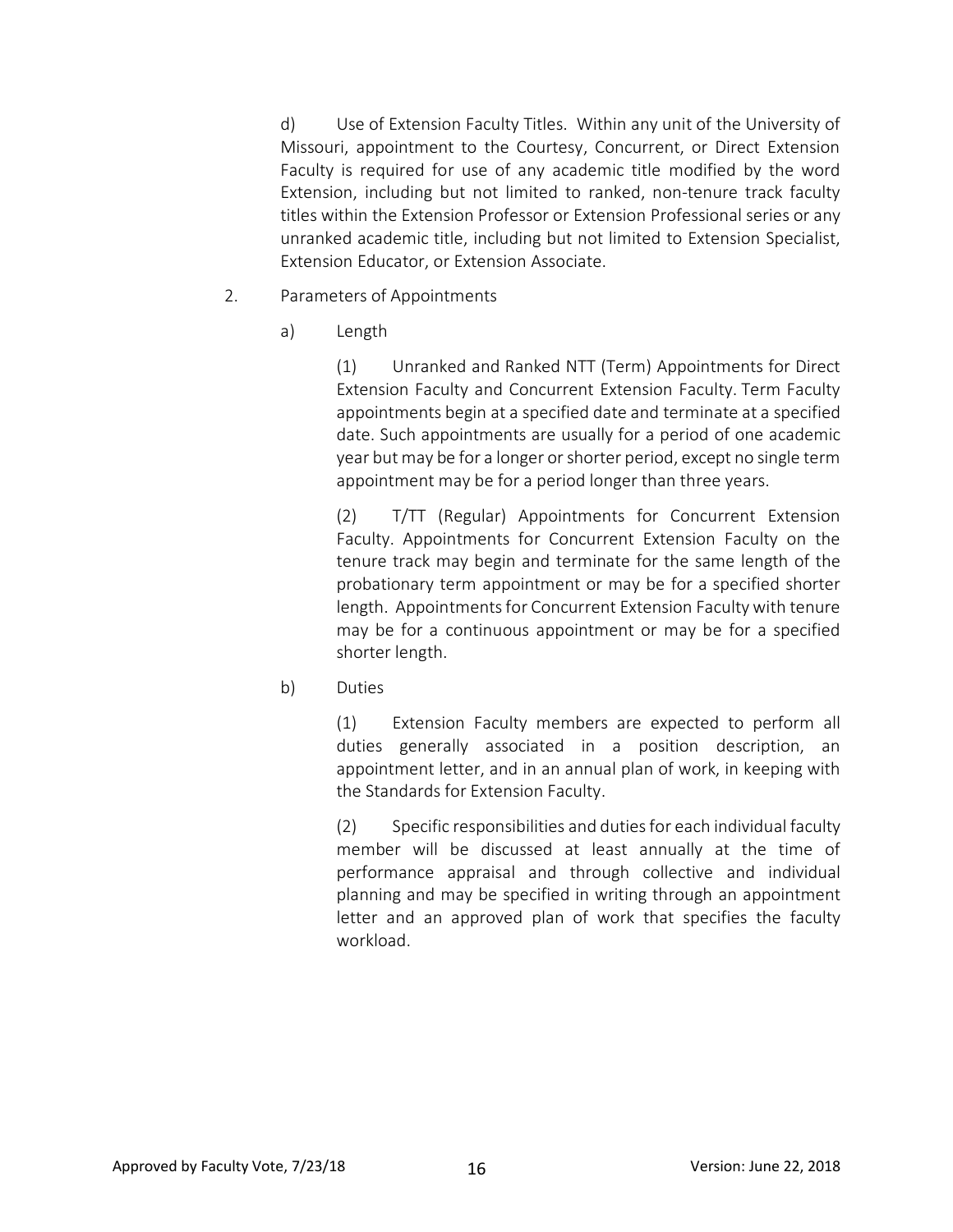#### 3. Reappointment

a) Renewal of the appointment of Extension Faculty will be at the discretion of the university, upon the recommendation of the Vice Chancellor for Extension and Engagement and, in the case of Concurrent Extension Faculty, the primary college or school Dean. Notice of contract renewal and acceptance by the faculty member must be in writing prior to the start date of the term appointment.

b) Decisions to reappoint term faculty will generally be made in advance of the appointment end date. Ranked NTT faculty who will not receive a reappointment will be informed in writing at least three months in advance of the appointment end date unless extenuating circumstances exist.

c) Decisions to continue the Extension share of appointments of T/TT faculty, and at what share, will generally be revisited during probationary period or post-tenure reviews, or during annual planning.

#### d) Academic Freedom

(1) Prior to the stated ending date of term appointments, NTT faculty members have the same academic protections regarding academic freedom as tenured and tenure-track faculty.

(2) Accordingly, adequate cause for dismissal prior to the stated ending date of term appointments must be related directly and substantially to the faculty member's fitness or performance in the professional capacity as teacher, researcher, clinician or Extension faculty. More information can be found in CRR 310.020 and related sections in the campus bylaws.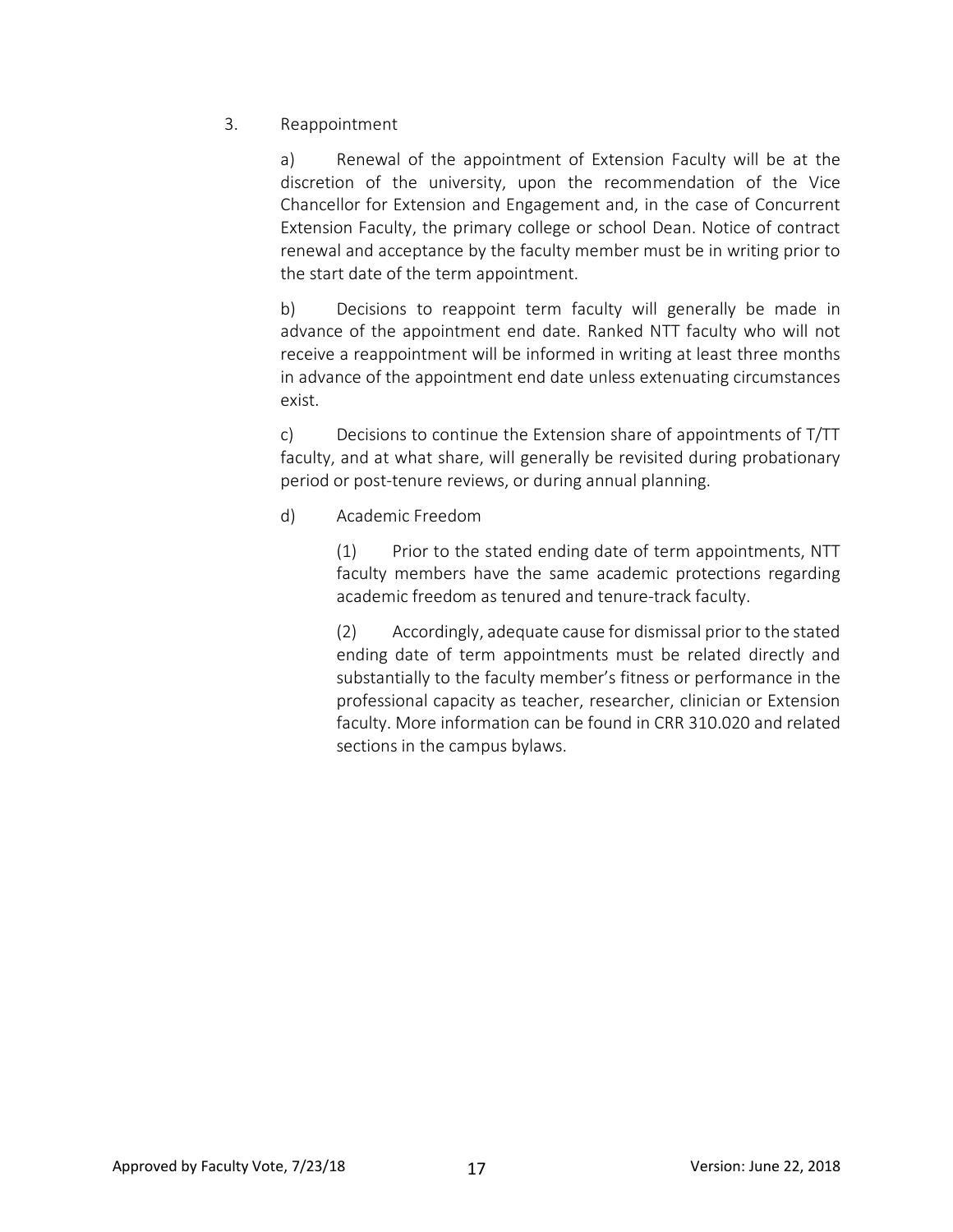## G. Evaluation of Extension Faculty

1. Parameters of Evaluation.

a) Evaluation of Unranked and Ranked NTT Extension Faculty is limited to only the primary responsibility (Extension) of their appointment, as well as service and professional activities related to that primary responsibility. Only T/TT Concurrent Extension Faculty may be evaluated based upon all three main areas of faculty work – teaching, research, and service.

b) Evaluation of Extension Faculty is based upon the Standards of Extension Faculty, including demonstration of the Core Competencies and execution of the Core Duties.

c) It is an expectation that Extension Faculty continually improve extension education products and services through disciplined inquiry into the efficacy of their work. It is the responsibility of each Extension Faculty member to:

(1) Develop collective and individual plans of work for extension education products and services;

(2) Contribute to the development, collection, and analysis of individual and program data for the improvement of individual practice and collective impacts; and

(3) Document individual accomplishments for evaluation.

d) Peer review; feedback from learners, clients, and stakeholders; and measures of outputs, outcomes, and impacts are the most important sources of formative evaluation for continuous improvement.

e) Administrative and academic supervisors provide support for faculty development, facilitate continuous improvement processes including peer review and mentoring, and conduct summative performance appraisals of faculty effectiveness.

2. Annual Evaluation.

a) A summative performance appraisal will be conducted annually to assess each Extension Faculty member.

b) Formative performance appraisals may be conducted periodically throughout the year to provide developmental support to Extension Faculty.

c) Criteria of evaluations will be based upon the written position description, parameters of the appointment letter, the faculty workload as specified in the plan of work, and the Standards for Extension Faculty.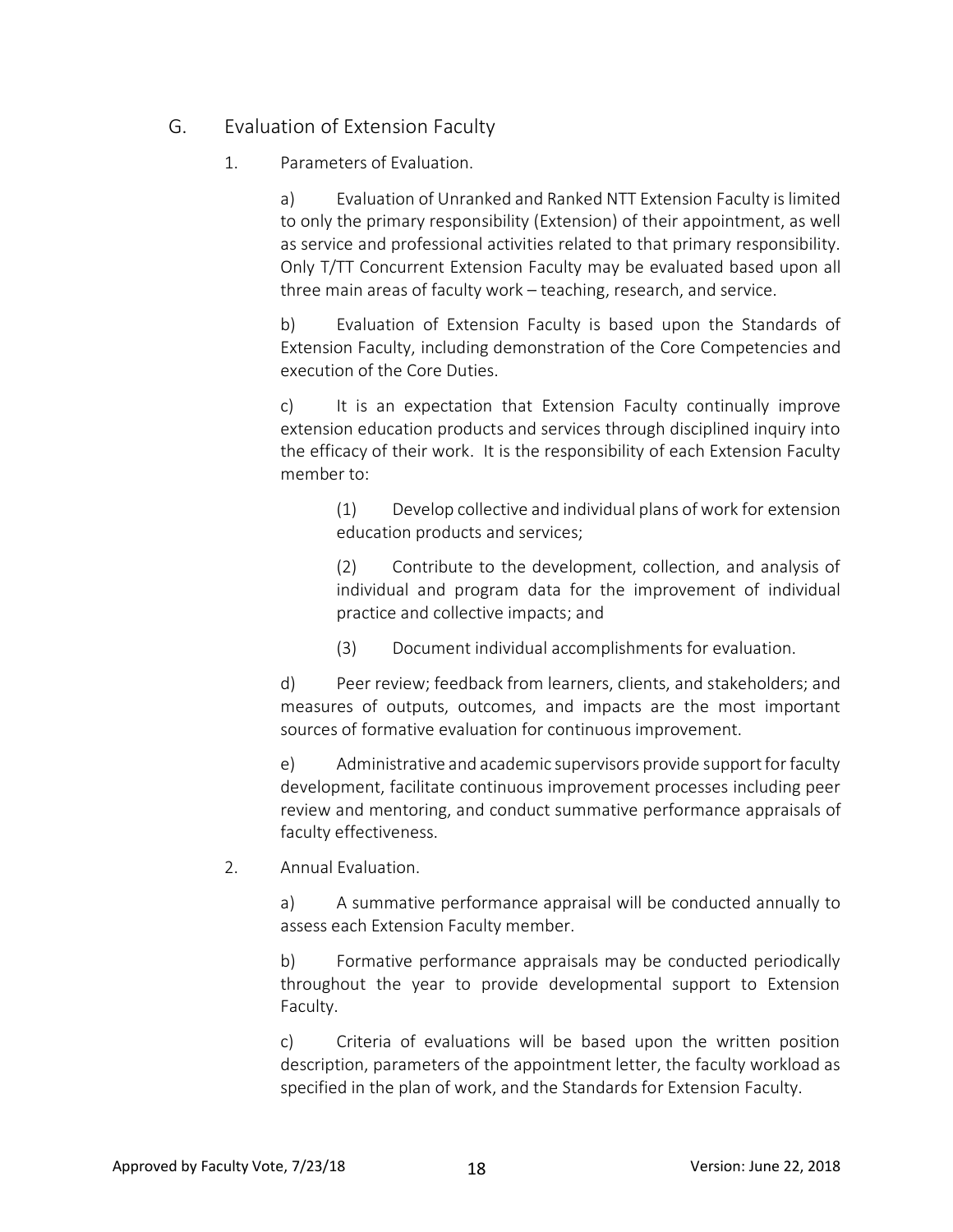d) Performance of faculty will be evaluated based upon evidence submitted as documentation of accomplishments. Inadequate documentation or noncompliance in submission of evaluation materials will presumptively be assessed negatively.

3. Evaluation Process.

a) For Direct Extension Faculty, the Vice Chancellor for Extension and Engagement, in consultation with the Extension Faculty Policy and Standards Committee, will publish Annual Guidelines for Extension Faculty Evaluation and Promotion.

(1) The Annual Guidelines will adhere to these Extension Faculty Bylaws and further specify the timeline, required documentation, technical directions for submission, and other details related to the annual evaluation process.

(2) Results of the annual evaluation may affect the parameters and duties of future appointments, compensation, and decisions regarding reappointment and promotion.

b) For Concurrent Extension Faculty, annual evaluations will be conducted according to the policies and procedures of the primary college or school.

> (1) Extension faculty peers, program area leaders, and administrators may provide appraisals of the work of the Concurrent Extension Faculty member in relation to the extension portion of the faculty appointment.

> (2) The process by which appraisal of Extension work is created and incorporated in college or school evaluations must be agreed to by the primary college or school Dean and the Vice Chancellor for Extension and Engagement, in consultation with their respective faculty policy committees.

> (3) Results of the annual evaluation may affect the parameters and duties of future appointments, compensation, decisions regarding reappointment, and, in accord with policies of the primary college or school, future promotions, tenure decisions, and posttenure reviews.

c) For Courtesy Extension Faculty, annual summaries of extensionrelated accomplishments may be submitted in a format and process specified by the Extension Faculty Policy and Standards Committee. Results of the annual evaluation may affect decisions regarding reappointment, and may be used in evaluation processes of the primary college or school at the discretion of the primary college or school.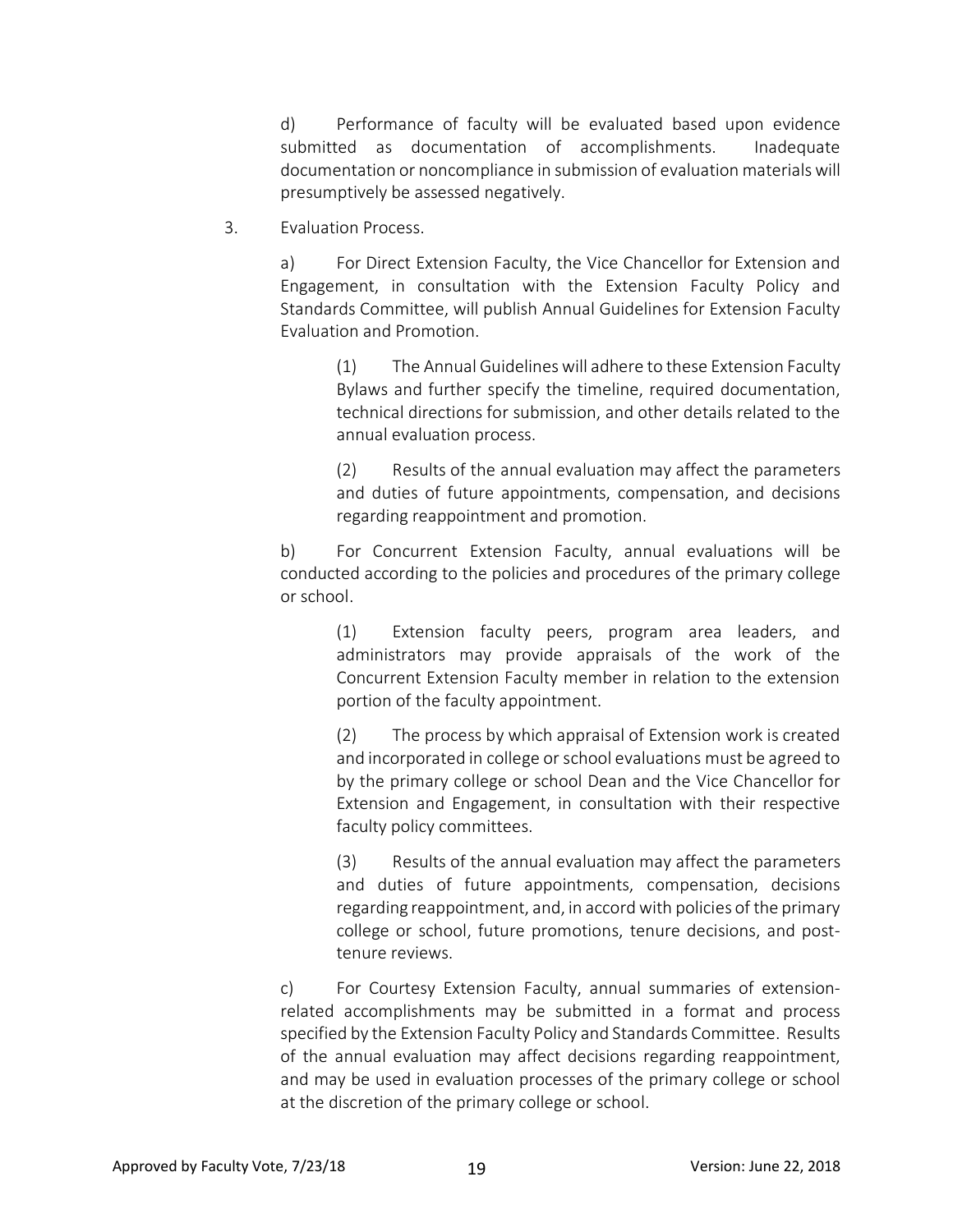### H. Promotion of Ranked NTT Direct Extension Faculty

#### 1. The Promotion Process

a) Progress. At least once each year, at the time of annual performance appraisals, the Vice Chancellor for Extension and Engagement will delegate responsibilities to supervisors to meet with each Extension faculty member regarding progress toward promotion. NTT faculty should compile an evaluation dossier of his/her teaching, scholarship, creative work, programmatic efforts, and service to be reviewed annually by his/her supervisor. This material could also serve as the foundation for a promotion dossier that would be used during the promotion process.

b) Guidelines. The Vice Chancellor for Extension and Engagement will disseminate Annual Guidelines for Extension Faculty Evaluation and Promotion. The Annual Guidelines will adhere to these Extension Faculty Bylaws and further specify the timeline, required documentation, technical directions for submission, and other details related to the promotion process, in alignment with policies, timelines, documentation, and other expectations disseminated by the Provost in the annual promotion call.

c) Dossier. The application for promotion is in the form of a dossier prepared in accordance with the Vice Chancellor for Extension and Engagement's Annual Guidelines for Extension Faculty Evaluation and Promotion and the Provost's call for promotion applications. The dossier documents the accomplishments of the Extension Faculty member. The Annual Guidelines describe the required components of the dossier, suggestions for the types of documentation to include, and the technical parameters for submission. The dossier contains the following elements:

(1) Promotion Recommendation Summary and History, including signatures and votes.

(2) Appointment History, including written position descriptions, appointment letters, plans of work, and annual evaluation self-assessments and supervisor evaluations.

(3) Promotion committee and Vice Chancellor recommendation letters, appeals, and responses.

(4) Curriculum vita.

(5) Summary Statement of Extension Philosophy, Goals, Accomplishments, and Improvements.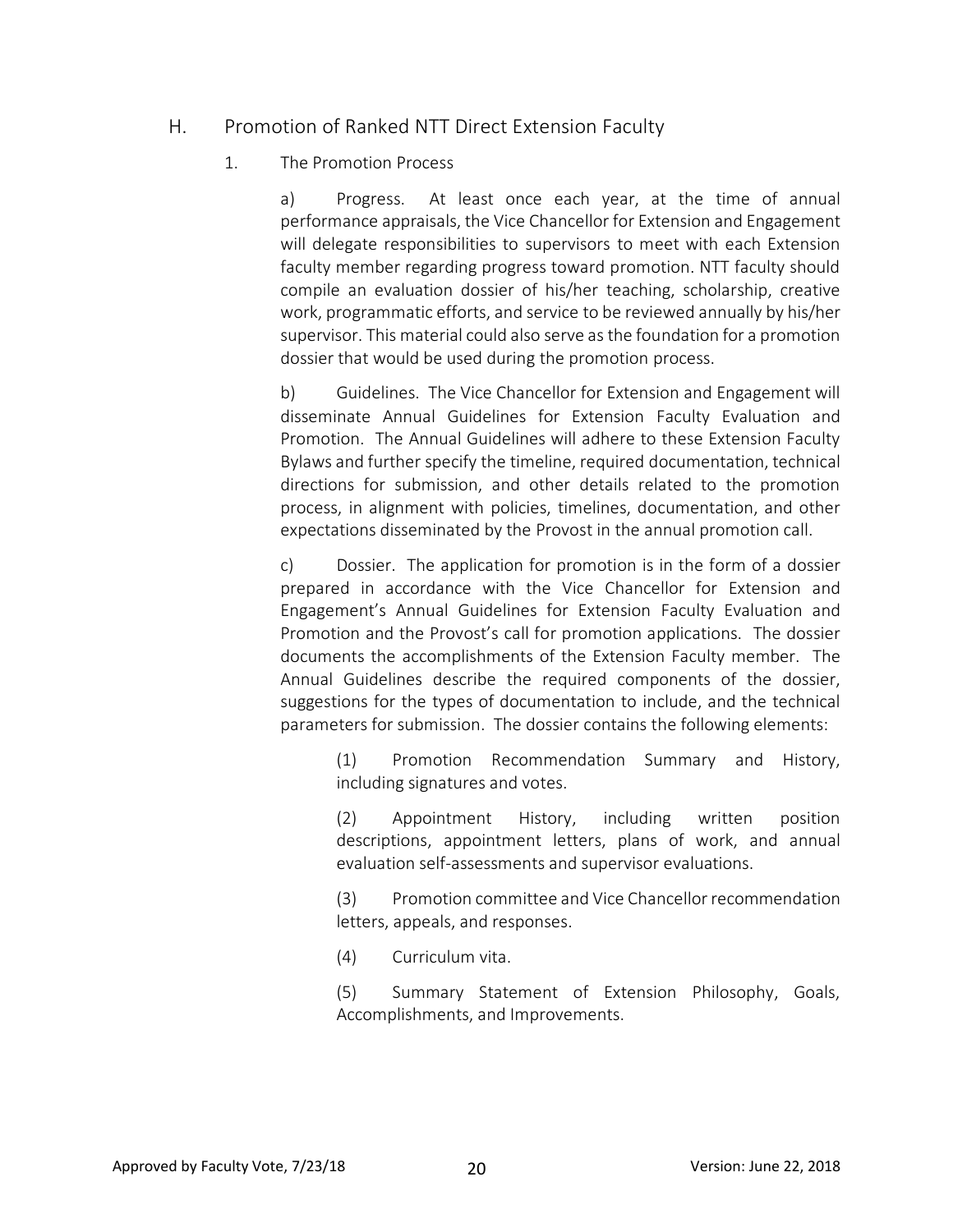(6) Professional Assessments, particularly focused on the Core Competencies of Extension Faculty, from reviewers qualified based on criteria established by the Extension Faculty Policy and Standards Committee, including:

> (a) Review letters from programmatic and, if applicable, any regional or direct supervisors;

> (b) Two external (outside of Missouri) letters of academic peer review;

> (c) One internal (from among the Extension Faculty) letter of peer review; and

> (d) One external (from outside of the Extension Faculty) letter of partner, collaborator, or stakeholder review.

(7) Evidence of Outputs, Outcomes, Impacts, Quality, and Improvements, particularly focused on the Core Duties of Extension Faculty to Educate, Create, and Connect, including:

> (a) Quantitative and qualitative reports of outputs, outcomes, and impacts, including any annual reports and summary reports for the promotion period;

> (b) Evidence of outcomes, impacts, and quality of delivered extension education and services as derived from learners, clients, communities, and stakeholders;

> (c) Evidence of disciplined inquiry and improvement of the efficacy of extension education and services;

> (d) Evidence of the application of research in the creation of educational resources, scholarly products, and other means of effective dissemination of knowledge;

> (e) Evidence of engagement with the needs of diverse learners, clients, communities, stakeholders, partners, funders, and the public; and

> (f) Evidence of service to and engagement with the University, the profession, and the discipline.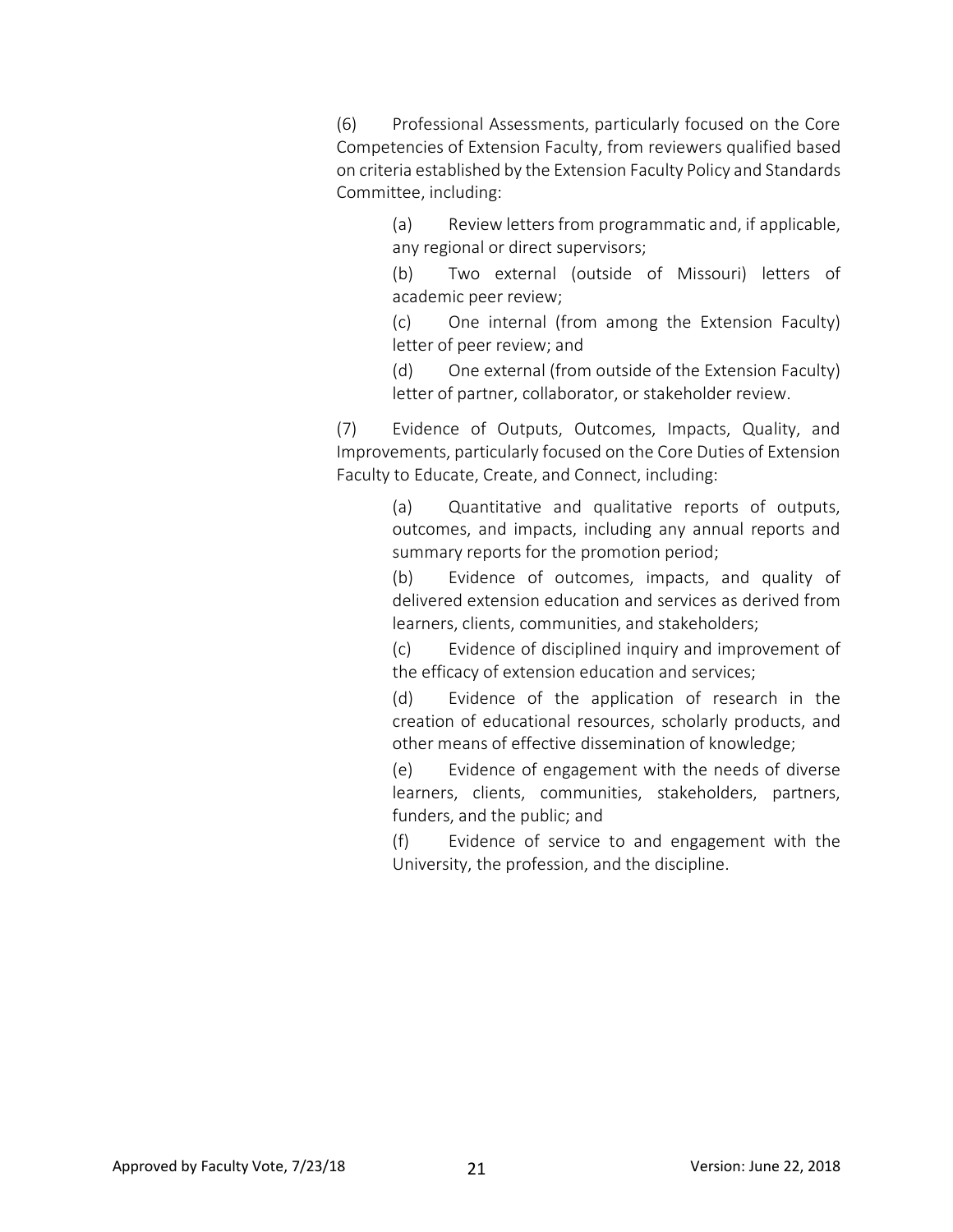d) Decision to Apply. The decision to apply for promotion would be that of the faculty member. A faculty member may put forth materials whenever he/she believes there is sufficient achievement for the requested ranked titled; however, it will normally take five or more years before an applicant is able to demonstrate sufficiently consistent or sustained academic achievement since either the initial ranked title or from when the faculty member achieved the current ranked title. For an initial rank, relevant academic experience will be considered, including experience in other extension systems and educational institutions where the faculty member's primary appointment was academic in nature. Subsequent promotions will primarily consider documented achievements since the last submission of a dossier for promotion, and, when applicable, prior relevant academic experience if approved for consideration by the Vice Chancellor for Extension and Engagement in the initial appointment letter.

- 2. Recommendations, Decision, and Appeals
	- a) Recommendations and Decision.

(1) The Extension Faculty Policy and Standards Committee shall make its recommendations regarding promotion to the Vice Chancellor for Extension and Engagement with a recorded vote and rationale for the recommendation, with notification to the candidate of the committee's recommendation.

(2) The Vice Chancellor shall then forward his/her and the committee's recommendations to the Provost, with notification to the candidate of his/her recommendation.

(3) The Provost will make the final decision on the application for promotion and inform the candidate.

b) Committee Recommendation Voting. The following guidelines apply to the recommendation vote of the Faculty Policy and Standards Committee:

(1) Recommendations for promotion will be based on all eligible committee members voting on a given candidate, requiring a majority of those voting to recommend promotion.

(2) Written ballots will be used.

(3) Members with familial or comparable relationship with the candidate will not participate in the review of that candidate. They will be reported in the voting tally as "ineligible to vote." Those who may fall into the category are on the honor system to self-identify.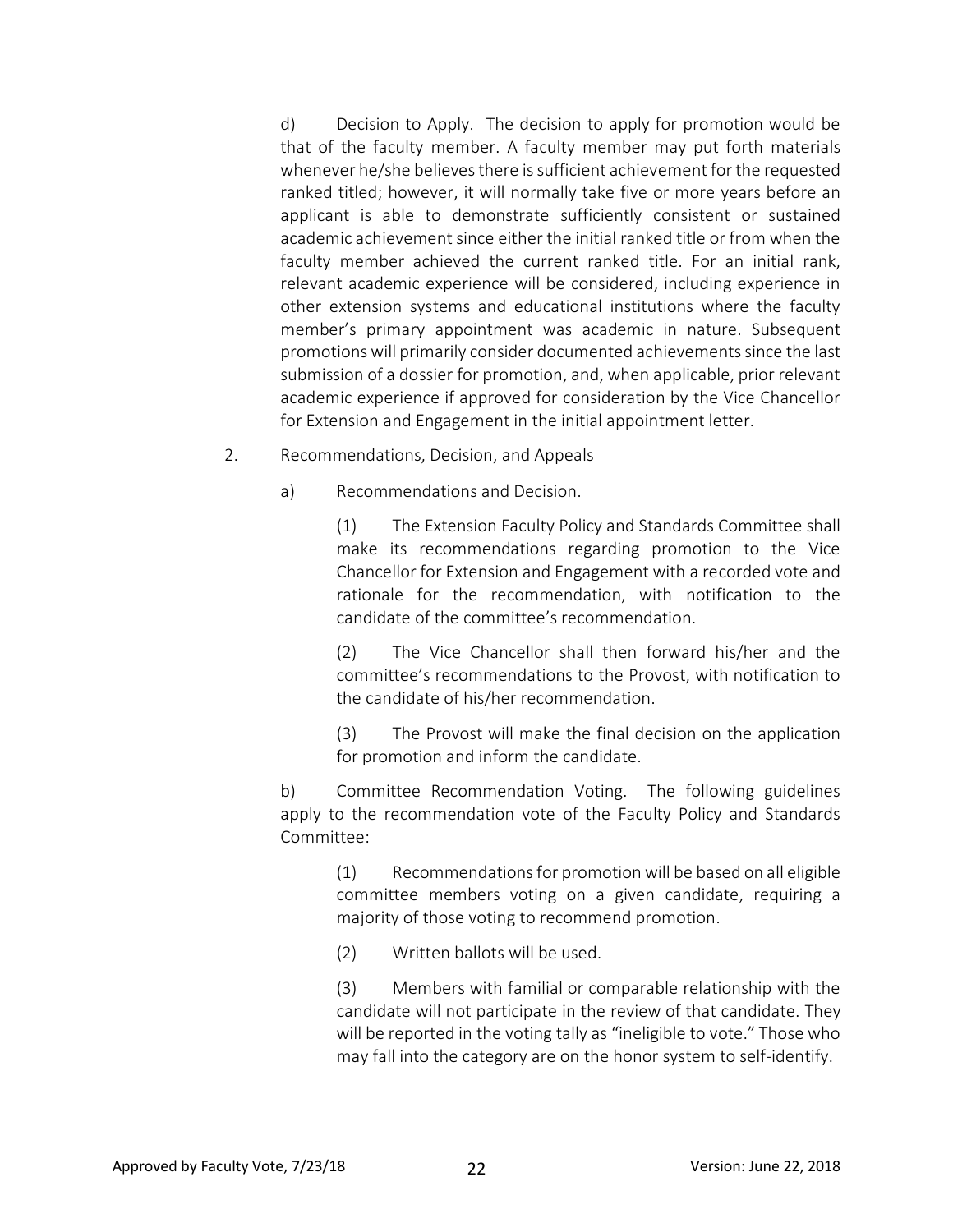(4) Only committee members at the rank of Professor, Extension Professor, or Extension Professional are eligible to vote on faculty applications for the rank of Extension Professional.

(5) Should sufficient numbers of the committee be considered ineligible or unavailable to vote, a majority of the committee may elect *ad hoc* representatives to the committee, from among the voting Extension Faculty, for the purpose of assessing and voting on promotion recommendations.

(6) In case of a tie, the committee will reconsider the case and re-vote, recording the results of both votes.

(7) Upon conclusion of deliberation and voting, the chair of the committee will record the votes, place a letter of recommendation in the candidate's file.

(8) Committee deliberations will be confidential.

c) Appeals.

(1) A candidate receiving notice of a negative promotion recommendation has the right to appeal to the Promotion Committee, and to the Vice Chancellor. A candidate may ask the Provost to reconsider the decision made at that level. No appeal is available beyond the Provost. A candidate may also allow the application to proceed without appeal, or may withdraw the application, as provided herein.

(2) Recommendation Appeal Process to the Extension Faculty Policy and Standards Committee

> (a) A candidate, who receives notice that the Extension Faculty Policy and Standards Committee is not recommending a promotion, may request an appeal by letter to the chair of the committee. Upon receipt of that letter, the committee will agree to reconsider their initial recommendation for promotion. The chair of the committee must inform the candidate of his or her opportunity to appear before the committee in person or via video to provide an oral response and explanation of appeal. In addition, the candidate is informed that he or she may supply additional information to explain the areas of weakness in the dossier as identified within the committee's initial letter of recommendation.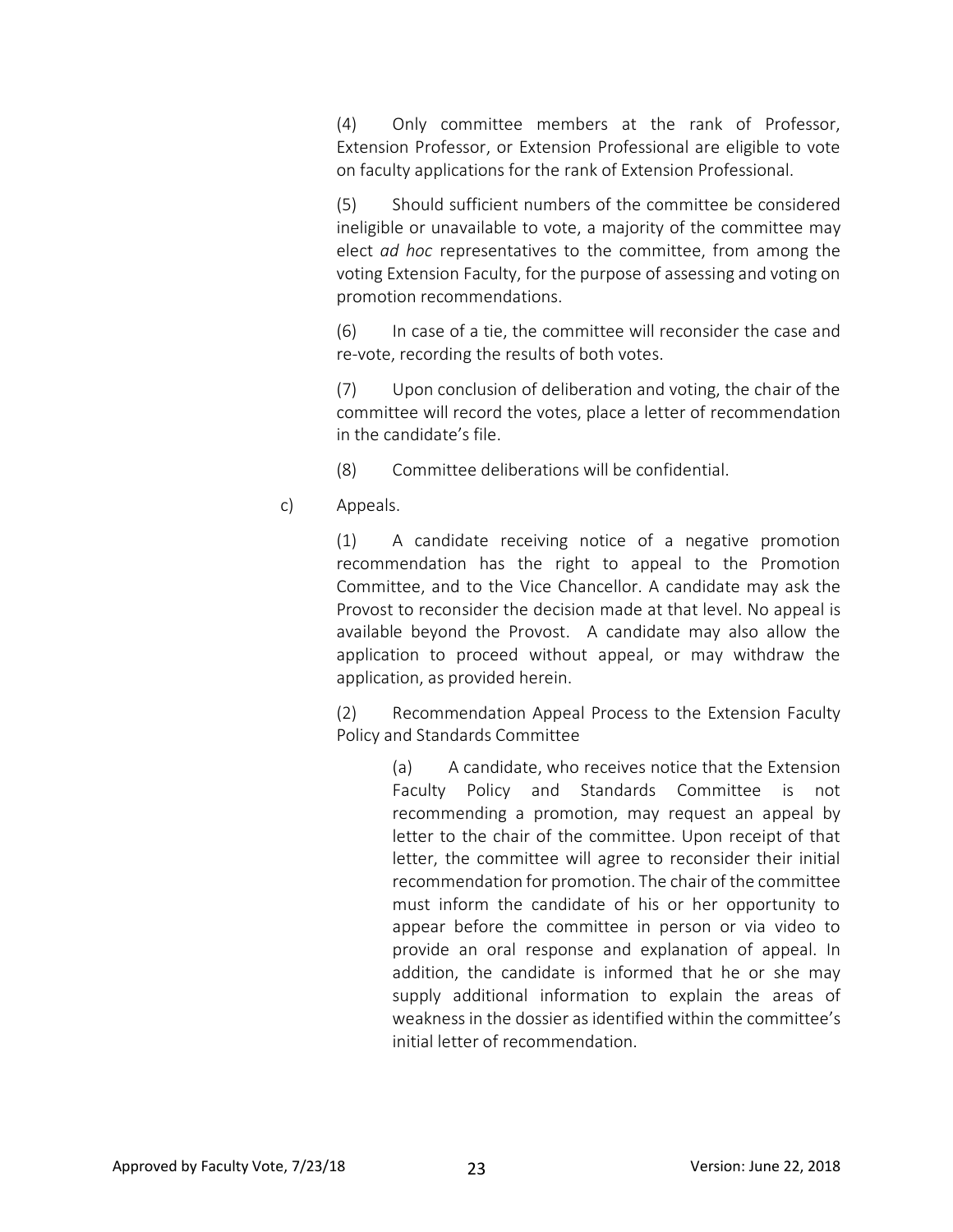(b) The first part of the committee's appeal process will consist of the committee's reviewing the original dossier along with the additional information supplied by the candidate that explains the reasons for appeal. All additional information must focus on documentation that better explains the areas of weakness. This additional documentation will become a part of the appeals record within the dossier.

(c) The second part of the process consists of allowing the candidate to appear in person or via video to explain their reasons for appeal and to share their documentation orally. The candidate may bring one advocate to the appeal. Each appeal will be scheduled for 30 minutes. This will allow the candidate 15 minutes to present their explanation and to discuss the additional documentation, leaving 15 minutes for questions from the committee. During the question and answer period, the committee may pose questions to the advocate. The advocate may present a brief prepared opening statement and answer questions posed by the promotion committee, but must allow the candidate to speak for himself or herself. Additional statements or documents from advocates are not a part of the process.

(d) After reviewing all additional documentation, and hearing from the candidate and their advocate, if in attendance, a vote will be taken. This final "post appeal" vote, a letter from the committee chair outlining the recommendation and accompanying reasons, and any additional information reviewed as a part of that process will be forwarded to the Vice Chancellor to become a part of the official dossier and record.

(e) It is important to note that even if a candidate is not successful in appeal at the level of the promotion committee, the dossier will still move forward for review by the Vice Chancellor and then by the Provost.

(3) Recommendation Appeal Process to the Vice Chancellor for Extension and Engagement.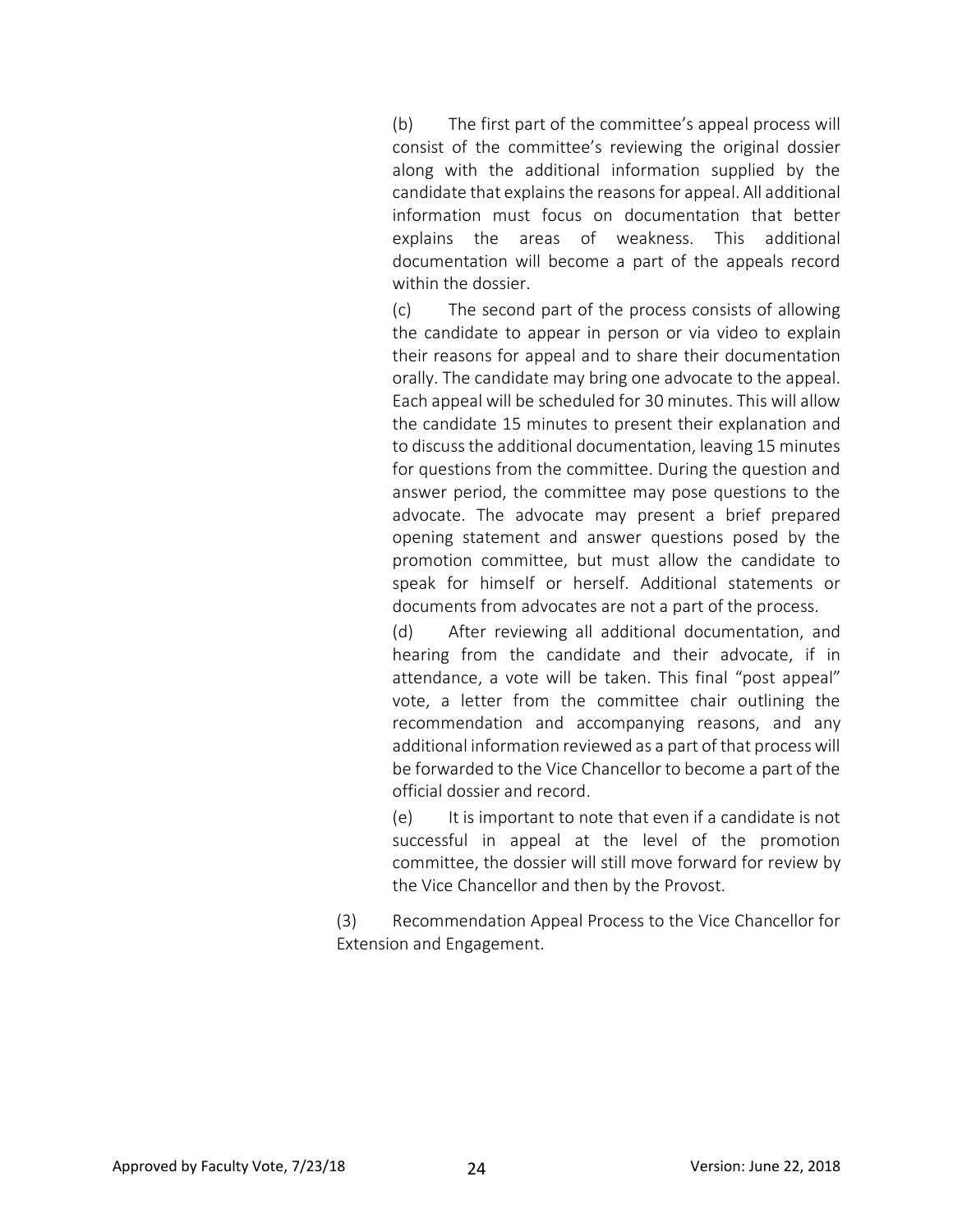(a) The Vice Chancellor will review all dossiers forwarded to the office of the Vice Chancellor. The Vice Chancellor will determine if the recommendation of the promotion committee is to be upheld or if another recommendation may be made to the Provost. A letter will be sent from the Vice Chancellor to the candidate informing him or her of the decision to either uphold the recommendation of the committee or make another decision.

(b) If a candidate wishes to appeal, he or she may do so by sending a letter to the Vice Chancellor indicating a desire to appeal at that level.

(c) The Vice Chancellor will inform the candidate of his or her opportunity to appear before in person or via video to provide an oral response and explanation of appeal. The Vice Chancellor may ask the Associate Vice Chancellor and key individuals with supervisory authority over the candidate, such as program leaders or regional directors, to participate in the hearing. No other participants or advocates may be brought to this appeal. At the end of the hearing, and upon a thorough review of all letters, votes and documentation, and input from those who were invited to participate in the hearing, the Vice Chancellor will make a recommendation to the Provost with regard to rank. This letter of recommendation, all letters, votes and documentation are sent to the Provost as a part of the dossier for final decision. A letter will be forwarded to the candidate with the recommendation with regard to rank.

(4) Decision and Appeal Process to the Provost

The Vice Chancellor will forward his or her recommendation and all materials to the Provost for a final decision with regard to rank. After completion of a thorough review of all materials, the Provost will notify the faculty member of the decision on the promotion, and copy the Vice Chancellor. If the candidate would like for the Provost to reconsider, a request may be made in writing to the Provost. At that time the Provost will reconsider and deliver the decision. There is no appeal beyond the level of the Provost.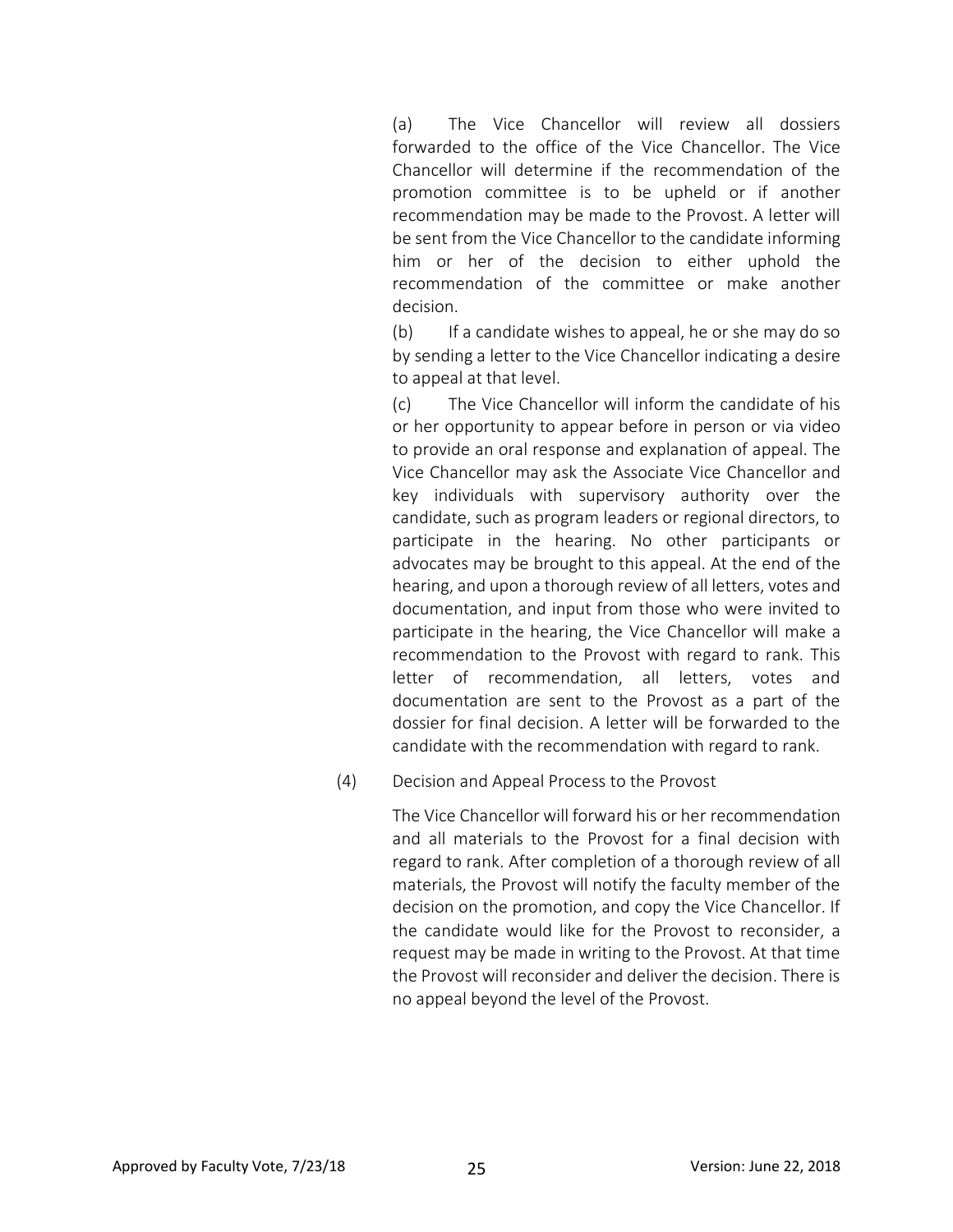#### d) Application Withdrawal

A candidate may withdraw at any time from the promotion process. Withdrawal must be made in writing and submitted to the Extension Faculty Policy and Standards Committee Chair and the Vice Chancellor. No materials will be returned once a dossier has been submitted.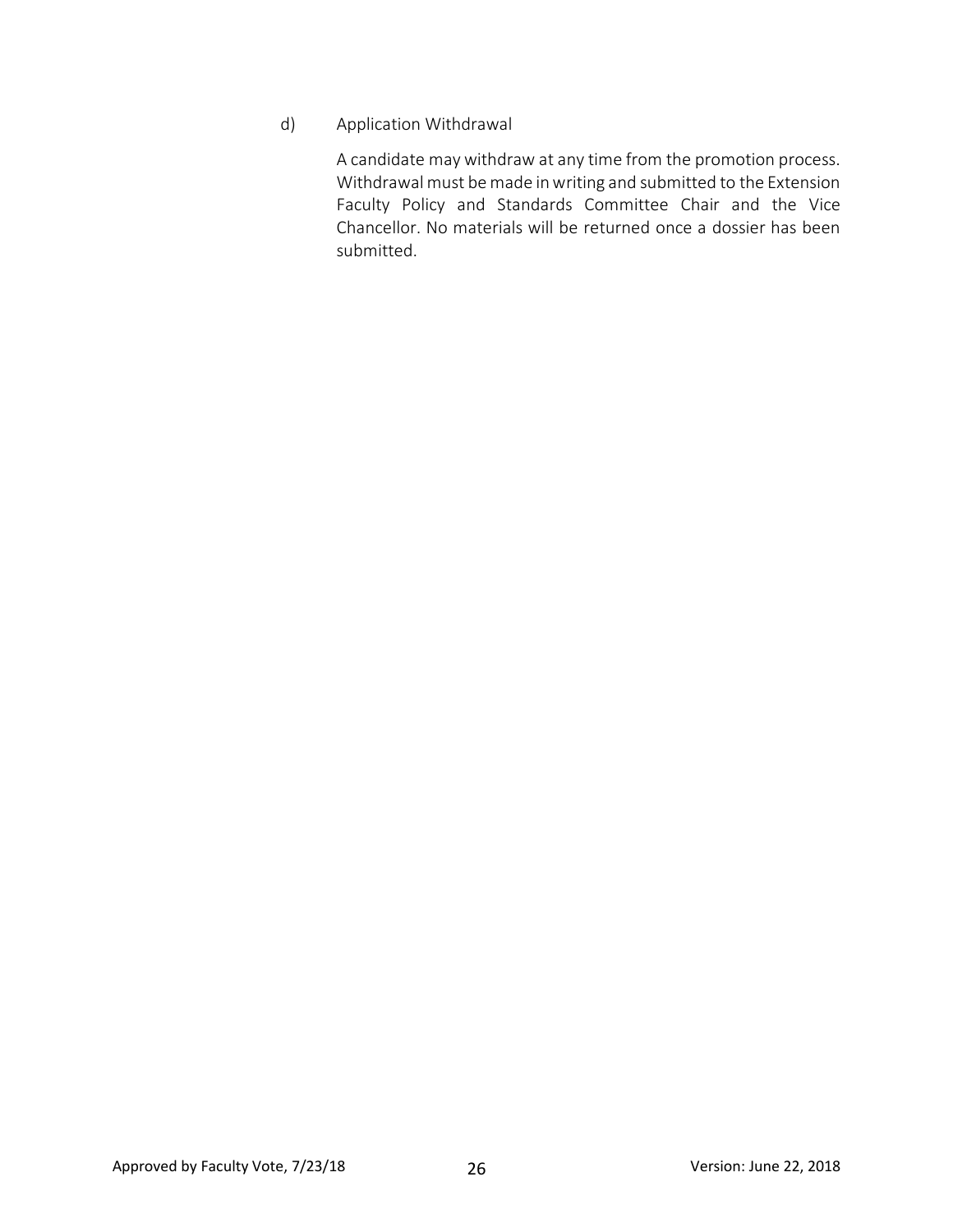### I. Extension Bylaws Effective Date and Transition

1. This section is temporarily effective during the transition of these bylaws and may be excised from future publication and dissemination of these bylaws upon completion of the transition.

2. These bylaws will become effective immediately upon the approval by the Vice Chancellor for Extension and Engagement and the Provost, following majority vote of the extension faculty. However, applications for promotion during the cycle immediately following approval of these bylaws will be considered based upon policies and requirements in place prior to the approval.

3. Conversion from Unranked Specialist Titles to Ranked NTT Titles.

a) Direct Extension Faculty in unranked Specialist titles, of whatever modification, at the time of passage of these bylaws, who are otherwise eligible for a ranked NTT title in accordance with these bylaws, will be converted, as soon as is practicable but not later than appointment renewal, to the rank of Assistant Extension Professional, without an application process.

b) For Specialists who are converted to Assistant Extension Professional titles without an application, future applications for promotion to Associate Extension Professional may consider all years of service and evidence of accomplishment as an unranked Specialist and as an Assistant Extension Professional. Subsequent application for promotion to Extension Professional may only consider years of service and evidence of accomplishment while an Associate Extension Professional.

c) For Specialists who are converted to Assistant Extension Professional titles without an application, future applications for promotion directly to the rank of Extension Professional, without first achieving the rank of Associate Extension Professional, will be considered only during the first annual promotion cycle immediately following conversion, and may consider all years of service and evidence of accomplishment as an unranked Specialist. If this one-time exception is not taken, then any application for promotion in future annual promotion cycles will only be considered at the rank of Associate Extension Professional, but may still consider all years of service and evidence of accomplishment as an unranked Specialist and as an Assistant Extension Professional.